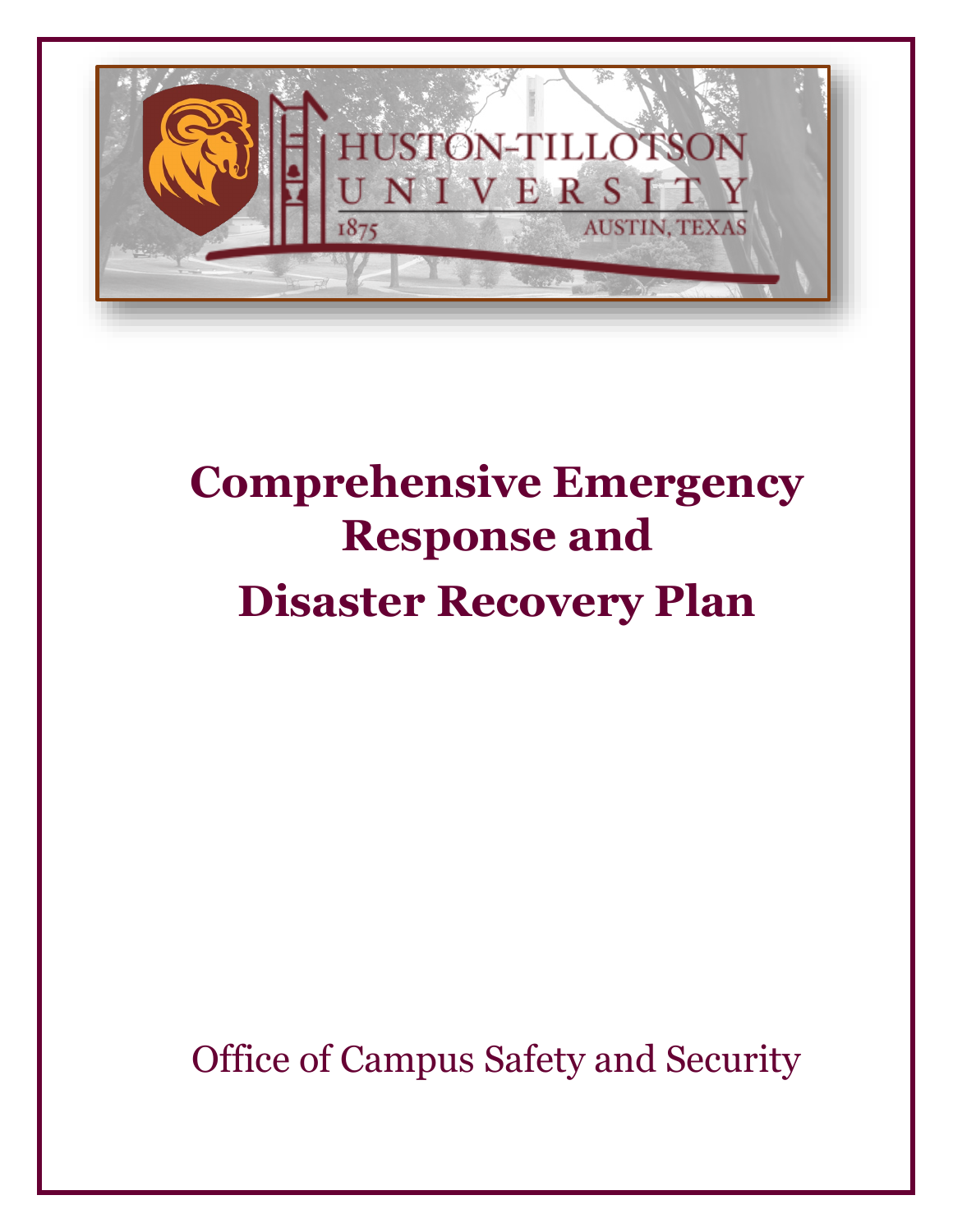| <b>Campus Emergency Response and Disaster Recovery Plan</b> | 1            |
|-------------------------------------------------------------|--------------|
| <b>Purpose</b>                                              | 1            |
| <b>Policy</b>                                               | 1            |
| <b>National Terrorism Advisory System</b>                   | $\mathbf{2}$ |
| <b>Campus Emergency Response and Disaster Recovery</b>      | 3            |
| <b>Team (CERDRT)</b>                                        |              |
| <b>Administrators/Unit Responsibilities</b>                 | 4            |
| <b>Activation of the Plan</b>                               | 5            |
| <b>Emergency Plans</b>                                      | 6            |
| <b>National Threat or Terrorism Plan</b>                    | 6            |
| <b>Fire Plan</b>                                            | 6            |
| <b>Flood and Flash Flood Plan</b>                           | 7            |
| <b>Tornado Plan</b>                                         | 7            |
| <b>Severe Winter Storm Plan</b>                             | 8            |
| <b>Technological Emergency Plan</b>                         | 8            |
| <b>Hazardous Material Emergency Plan</b>                    | 9            |
| <b>Emergency Notification Procedures</b>                    | 9            |
| <b>Emergency Evacuation Procedures</b>                      | 9            |
| <b>Emergency Evacuation for Students with Disabilities</b>  | 11           |
| <b>Critical Functions/Responsible Units</b>                 | 12           |
| <b>Communications</b>                                       | 12           |
| <b>Information Technology</b>                               | 13           |
| <b>Damage and Assessment Inspection</b>                     | 14           |
| <b>Food Service</b>                                         | 15           |
| <b>Housing</b>                                              | 15           |
| <b>Health and First Aid Services</b>                        | <b>16</b>    |
| <b>Mental Health and Emotional Trauma Response</b>          |              |
| <b>Services</b>                                             | <b>16</b>    |
| <b>Emergency or Disaster Procedures</b>                     | $17 \,$      |
| <b>Medical Emergency Procedure</b>                          | $17 \,$      |
| <b>Fire or Explosion Emergency Procedure</b>                | $17 \,$      |
| <b>Tornado/Severe Weather Procedure</b>                     | 18           |
| <b>Hazardous Materials, Biological or Chemical Threat</b>   | 19           |
| <b>Power Outage Procedure</b>                               | 20           |

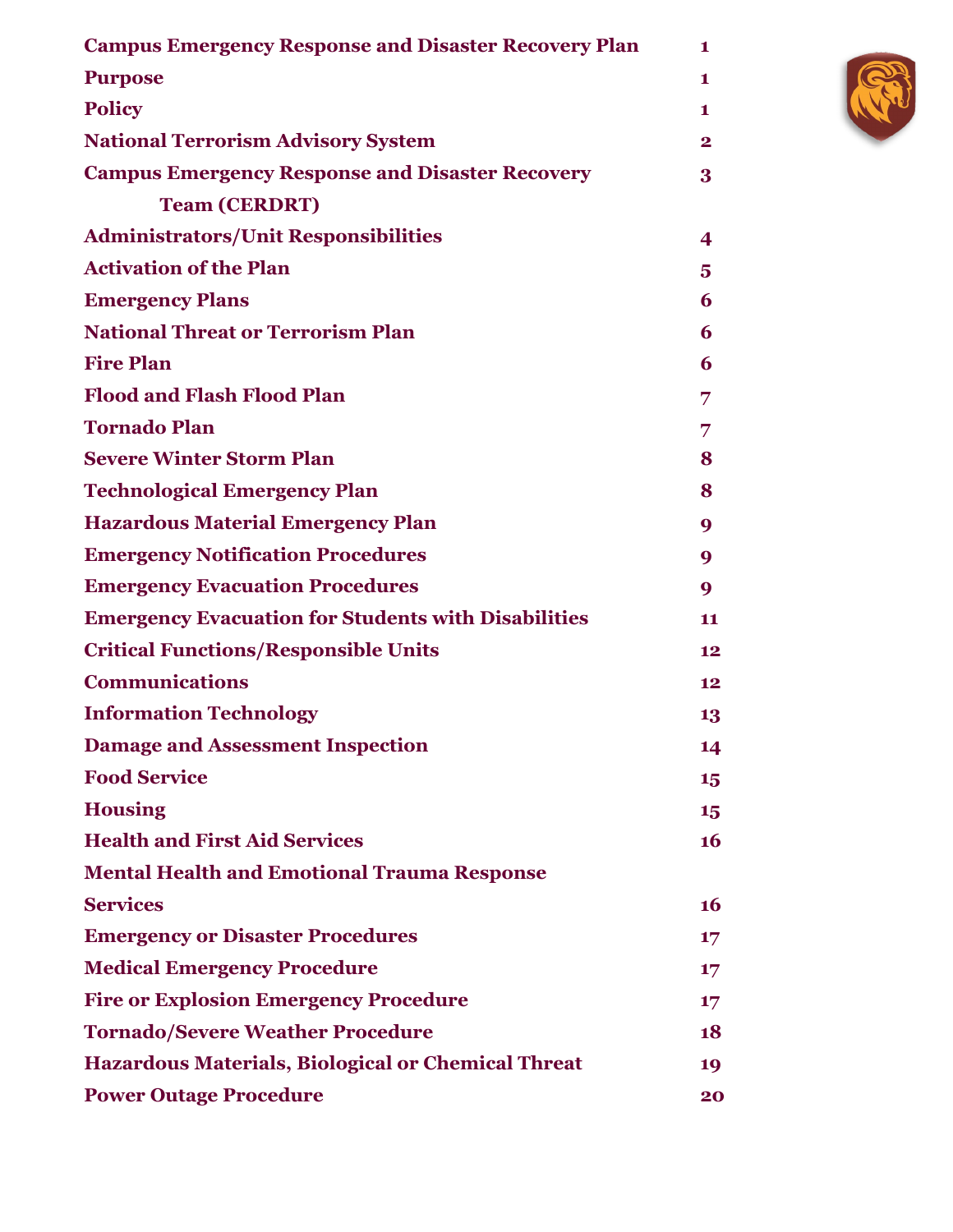| <b>Criminal Activity, Civil Disobedience or Violence</b><br><b>Emergency Procedure</b> | 20              |
|----------------------------------------------------------------------------------------|-----------------|
| <b>Hostile Intruder / Active Shooter</b>                                               | 20              |
| <b>Lockdown Procedure</b>                                                              | 21              |
| <b>Bomb Threat Procedure</b>                                                           | 22              |
| <b>Suspicious Package Procedure</b>                                                    | 23              |
| <b>Nuclear Blast or Radiation Threat Procedure</b>                                     | 24              |
| <b>Shelter-in-Place Procedure</b>                                                      | 24              |
| <b>Plan Summary</b>                                                                    | 24              |
| <b>Campus Emergency Phone Numbers</b>                                                  | 25              |
| <b>Assisting Disabled Persons</b>                                                      | $25\phantom{.}$ |
| <b>Visually Impaired Persons</b>                                                       | 25              |
| <b>Hearing Impaired Persons</b>                                                        | 26              |
| <b>Persons Using Crutches, Cane or Walkers</b>                                         | 26              |
| <b>People Who Use Wheelchairs (Non-Ambulatory</b>                                      | 26              |
| <b>Bomb Threat Checklist</b>                                                           | 26              |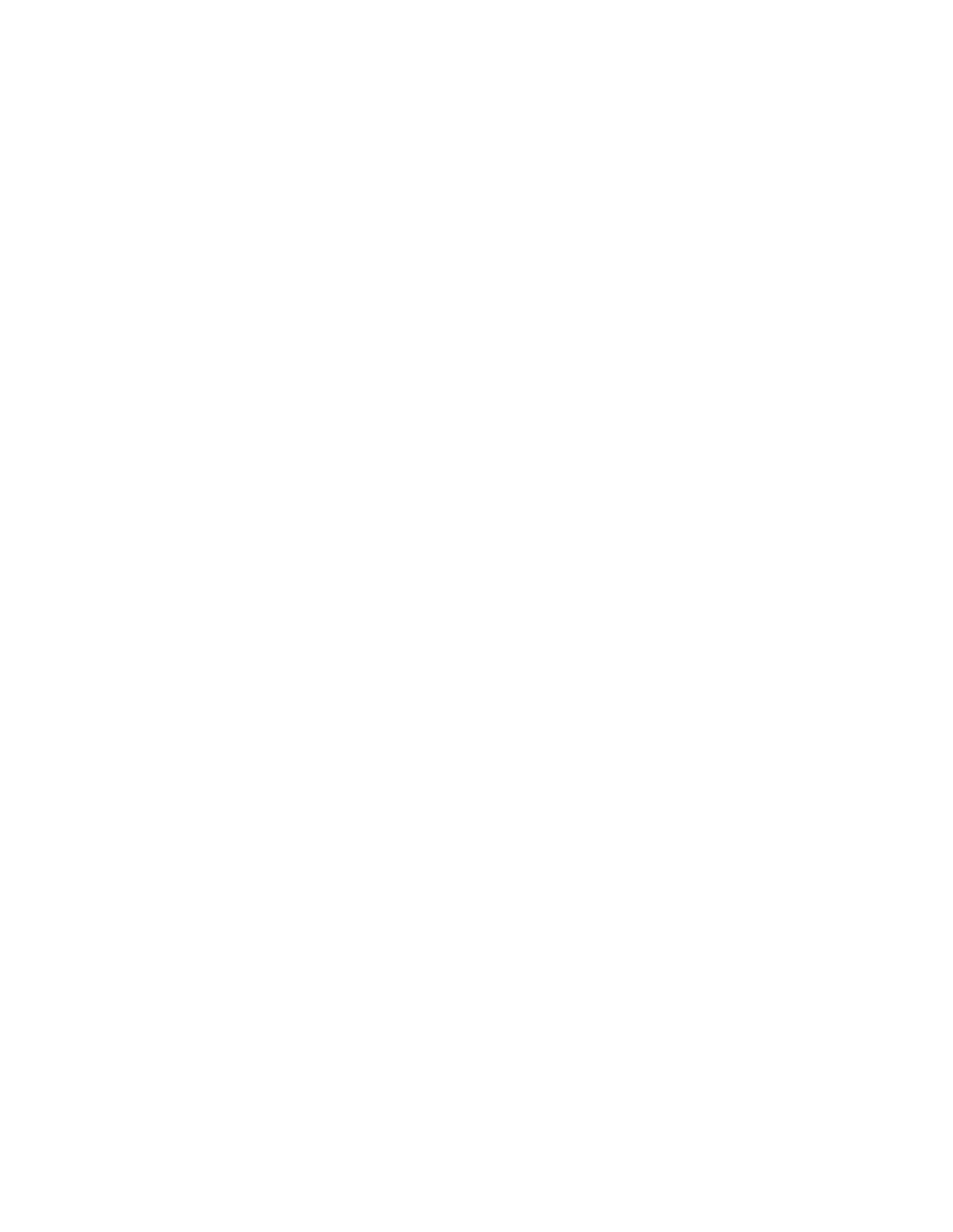#### **Campus Emergency Response and Disaster Recovery Procedures**

Emergencies can occur at any time, without warning. We are all aware of the devastation that a serious fire or natural disaster can cause. Since September 11, 2001, we must also be prepared to respond to possible outbreaks of terrorism in America. The main concern during any of these occurrences is the safety of everyone on campus. Terrorism, fire, natural disasters and many other lesser emergencies also can result in the loss of assets and cause an interruption in some or all activities on campus.

#### **Purpose**

The purpose of the Campus Emergency Response and Disaster Recovery Plan is to establish the policy, procedure and organizational structure needed to respond, control and recover from emergency situations. It is impossible to anticipate every possible major emergency or disaster situation that may be encountered by Huston-Tillotson University or the community, and equally impossible to prepare detailed plans for incidents where the nature and extent of the event or condition is not known beforehand. This plan adopts an "all hazards" approach to include responses to all types of emergencies, including acts of terrorism, civil disturbance, explosion, fire, flooding, hazardous material, severe weather, and utility failure. Individual units/divisions (i.e., Information Technology, Business Office, Residence Life, Public Affairs) will develop emergency or disaster plans specific to their units. In the event of a major disaster or in response to a national terrorist threat, the University should be able to sustain itself for at least 72 hours to allow for resolution of the emergency, for additional supplies to arrive, or for the release of students, faculty, and staff and the closing of the facility.

#### **Policy**

The authority to declare a campus state of emergency rests with the President of the University or, in his/her absence, the Vice President for Administration and Finance. The primary responsibility for executing the Campus Emergency Response and Disaster Recovery Plan and coordination of University resources rests with the Vice President for Administration and Finance and the Campus Safety office. The Vice President for Administration and Finance or his/her designee will serve as the Campus Emergency Response and Disaster Recovery Plan Emergency Coordinator.

During a state of emergency, Campus Safety, with the President or Vice President's authorization, shall place into immediate effect the appropriate procedures necessary to meet the emergency and to safeguard persons and property. The Director of Campus Safety or his/her designee shall immediately consult with the President and/or Vice President for Administration and Finance regarding the emergency and the possible need for a declaration of a campus state of emergency. The Office of Public Relations is the official department for all release of information outside the University.

When this declaration is made, only registered students, faculty, and staff are authorized to be present on campus. Those who cannot present proper identification (Huston-Tillotson University I.D. card) showing their legitimate business on campus will be asked to leave the campus. Unauthorized persons remaining on campus may be subject to arrest. In addition, only those faculty and staff members who have been assigned emergency response team duties by the Campus Safety will be allowed to enter the designated emergency areas. In the event of fires, storms, or a major disaster occurring on or about the campus, or one that involves University property, Campus Safety officers will be dispatched to determine the extent of any damage to University property.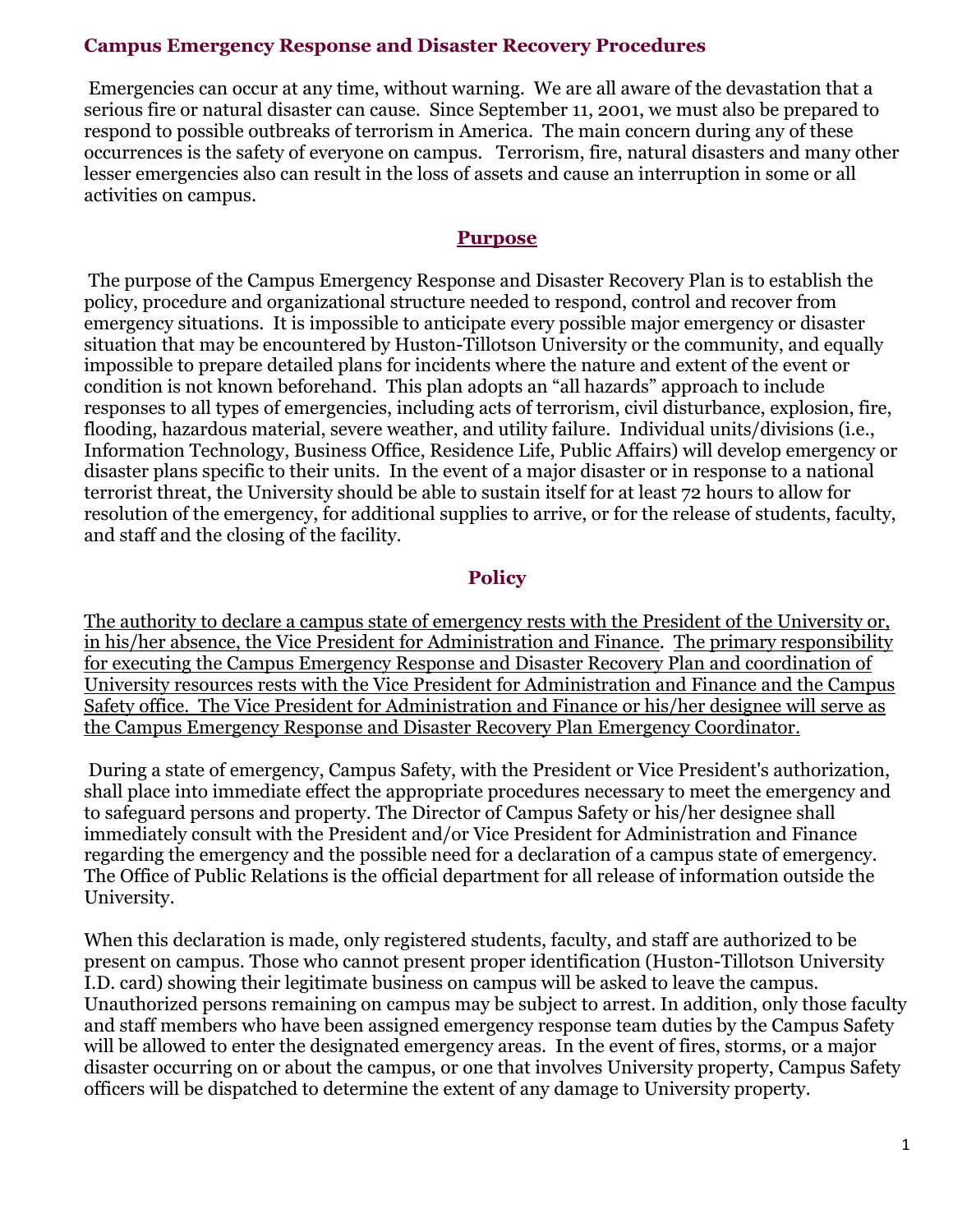The President will appoint a Campus Emergency Response and Disaster Recovery Team composed of key personnel who will implement the University's response to emergencies and disasters. The President will also appoint individual Building Emergency Coordinators whose responsibility it will be to ensure building occupants are notified of an occurring emergency and are evacuated from the building if necessary.

# **University Levels of Emergency Response**

**LEVEL 1** - A minor department or building incident that can be resolved by the responding service unit. (Example: Facilities Management is called in to respond to a broken water pipe.)

**LEVEL 2** - A department or building incident that can be resolved with existing University resources or limited outside help. A Level 2 incident is usually a one-dimensional event that has a limited duration and little impact on the campus community beyond those using the space/building in which it occurred. (Example: Minor chemical or fuel oil spills, building loss of heat or electricity for several hours, or a minor fire confined to a room and not involving hazardous chemicals.)

**LEVEL 3** - Emergencies that are primarily people, rather than infrastructure focused. In particular, many student issues can become quite complex because of varied institutional and student support responses that must be coordinated. The Campus Emergency Response and Disaster Recovery Team may be activated. (Examples may include assaults, sexual assaults, building/office occupation, civil disobedience, hate crimes, or bomb threats.) In these situations, specific departmental/incident plans may be implemented.

**LEVEL 4** - A major emergency that impacts a sizable portion of the campus and/or outside community. Level 4 emergencies may be single or multi-hazard situations and often require considerable coordination both within and outside the University. Level 4 emergencies also include imminent events on campus or in the general community that may develop into a major University crisis or a full disaster. The Campus Emergency Response and Disaster Recovery Team will be activated. (Examples: Heating plant failure, extended power outage, severe storms, major fire, contagious disease outbreak, or domestic water contamination.)

**LEVEL 5** - A catastrophic emergency event involving the entire campus and surrounding community. Immediate resolution of the disaster, which is usually multi-hazard, is beyond the emergency response capabilities of campus and local resources. The Campus Emergency Response and Disaster Recovery Team will be activated. (Example: bio-terrorism, nuclear disaster or plane crash on campus, which would require State and Federal assistance.)

# *National Terrorism Advisory System*

Using available information, the alerts will provide a concise summary of the potential threat, information about actions being taken to ensure public safety, and recommended steps that individuals, communities, businesses and governments can take to help prevent, mitigate or respond to the threat.

The NTAS Alerts will be based on the nature of the threat: in some cases, alerts will be sent directly to law enforcement or affected areas of the private sector, while in others, alerts will be issued more broadly to the American people through both official and media channels.

# *Sunset Provision*

An individual threat alert is issued for a specific time period and then automatically expires. It may be extended if new information becomes available or the threat evolves.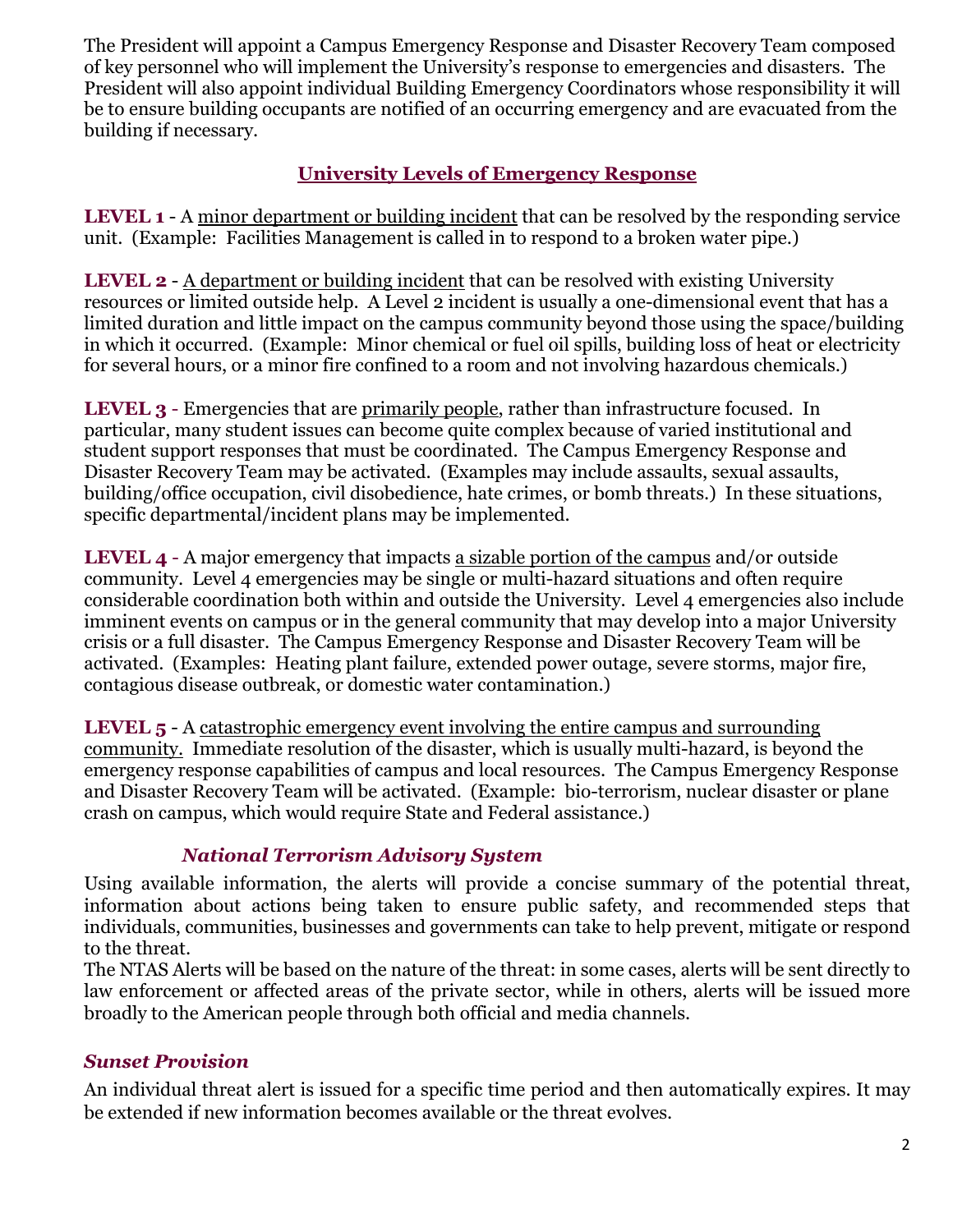NTAS Alerts contain a **sunset provision** indicating a specific date when the alert expires - there will not be a constant NTAS Alert or blanket warning that there is an overarching threat. If threat information changes for an alert, the Secretary of Homeland Security may announce an updated NTAS Alert. All changes, including the announcement that cancels an NTAS Alert, will be distributed the same way as the original alert.

## *Imminent Threat Alert*

Imminent Threat Alert warns of a credible, specific, and impending terrorist threat against the United States.

## *Elevated Threat Alert*

Elevated Threat Alert warns of a credible terrorist threat against the United States.

#### **Campus Emergency Response and Disaster Recovery Team (CERDRT)**

The CERDRT will be activated in response to Level 4 or Level 5 Emergency situations or national security alert Level Red. It may be activated in response to a Level 3 emergency or national security alert Level Orange.

The CERDRT monitors emergency situations and directs University responses to resolve and respond to the emergency as quickly and with as little impact as possible. The CERDRT gathers, confirms and evaluates incident information; defines and implements tactics/actions to resolve priority situations; identifies resource needs and shortfalls; reassigns/deploys individuals in support of critical needs; issues public information reports and instructions; serves as liaison to other emergency service providers; balances various needs and requests; and provides technical and fiscal expertise as necessary. When needed, the CERDRT coordinates University efforts with the City of Austin Office of Emergency Management. The CERDRT continues to monitor and coordinate events until the emergency situation is stabilized sufficiently to allow a return to regular organizational operation. At an appropriate time, the CERDRT debriefs with each of the units involved in an emergency in an ongoing effort to improve the University's response to crisis situations.

The CERDRT consists of the President, Executive Assistant to the President, Vice President for Academic and Student Affairs (Provost), Vice President for Administration and Finance, Director of Campus Safety, Dean of the College of Arts and Sciences, Dean of the School of Business and Technology, Dean of Student Affairs, Business Manager, Director of Information Technology, Director of Human Resources, Director of Facility Management, Director of Public Relations, and Vice President for Institutional Advancement.

Based on the need for additional expertise, secondary responders may be called. They include, but are not limited to: Department Chairs, Biology Faculty, Psychology Faculty, Kinesiology Faculty, Campus Nurse, Campus Chaplain, Director of Food Services and the Director of Campus Support Services/Counselor.

The Vice President for Administration and Finance serves as the Campus Emergency Response and Disaster Recovery Team Coordinator (the Coordinator), unless otherwise designated by the President. For pre-planning or short-term emergency operations, the CERDRT will establish an emergency operations center in the University Conference Room (A-L). For expected long-term emergencies, an emergency operations center will convene in the lower offices of School of Business (A-L 101). If that space is not available, the Campus Safety offices (C-W) will be used.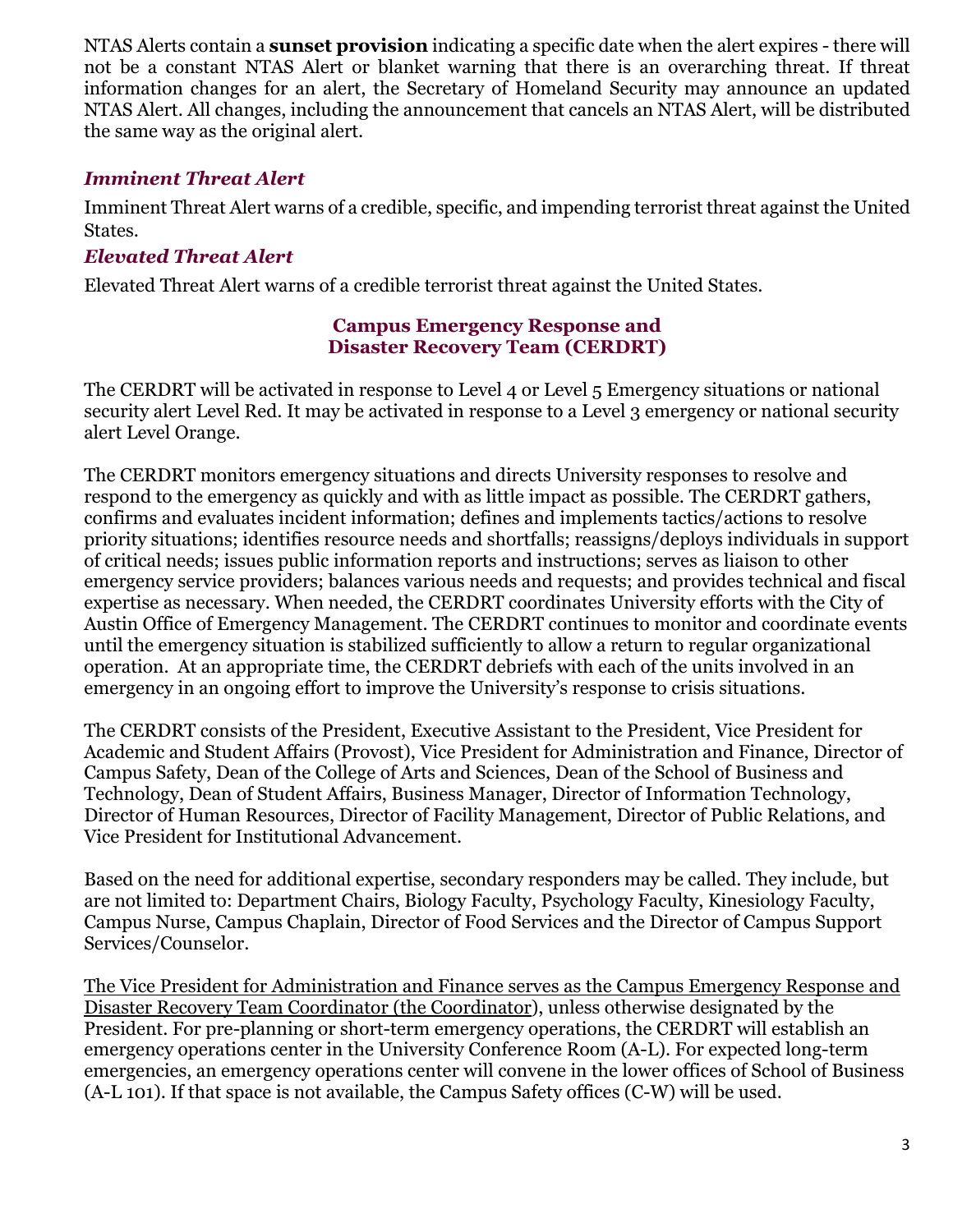The following University administrators or offices are assigned various responsibilities, as outlined, in an effort to provide a coordinated response to an emergency. In some circumstances, it may be necessary to request faculty or staff to assume temporary roles outside the normal scope of their duties, taking into consideration their abilities to carry out those temporary roles. It is understood that if any department does not have specific roles for their personnel to carry out, then those personnel will automatically become part of a "pool" of reserve personnel to assist as assigned by those coordinating the specific emergency.

## **Administrators/Unit Responsibilities**

## **Vice President for Academic and Student Affairs, Deans, and Department Chairs**

Identify and resolve instructional and research issues. Coordinate necessary faculty resources. Reschedule or cancel classes as necessary.

## **Director of Intercollegiate Athletics**

Coordinate use of gym as a staging area or temporary shelter.

## **Director of Information Technology**

Ensure computer security. Coordinate temporary telephone, fax, and computer hookups. Provide "broadcast" capability for e-mail.

#### **Campus Nurse**

Provide medical support and backup. Assist in providing services to those with minor injuries and provide trauma support. Coordinate with first aid services. May be asked to assist/provide onsite medical triage.

#### **Campus Support Services**

Assist employees and students in coping with trauma.

#### **Dean of Student Affairs**

Coordinate student notification and response. Liaison with parents. Coordinate housing operations including any temporary shelters.

#### **Dining Services**

Coordinate dining services for students, dislocated personnel and emergency workers.

#### **Facilities Management**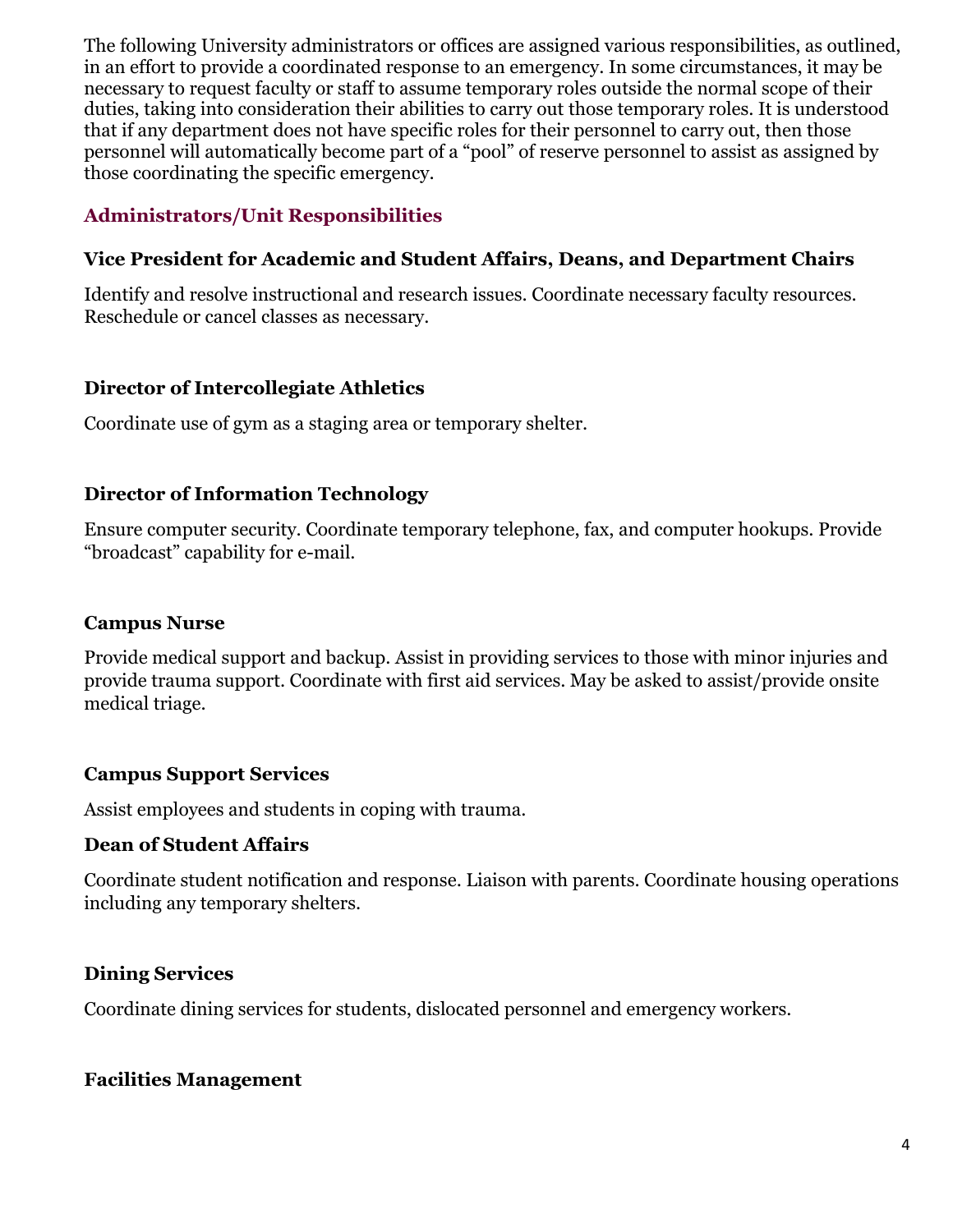Mitigate facility and grounds damages and restore to functional level. Assist Campus Safety with creating a safety perimeter at the site of the emergency. Arrange for temporary quarters for displaced units. Provide structural evaluations and repair estimates. Post signs and notices. Provide transportation services as required.

#### **Human Resources**

Provide access to employee information and staffing procedures.

#### **Business Office**

Obtain emergency goods and services including pick-up delivery to site of emergency. Provide printed material as directed (letters to parents, posters, temporary procedures, etc.).

#### **Risk Management**

Identify cause and scope of loss, oversee implementation of specific risk management plans, coordinate insurance link with State environmental authorities.

#### **Campus Safety**

Carry out law enforcement, crowd control, evacuation, site security, and mobile communications. Liaison with public safety agencies. Provide transportation services as required.

#### **Director of Communications and Marketing**

Provide media coordination. Act as spokesperson.

# **Activation of the Plan**

The President of the University or, in the President's absence, the Vice President for Administration and Finance declares a "state of emergency" whenever there is a threatened or actual condition of disaster or extreme peril that cannot be managed by ordinary campus procedures, Levels 3, 4 or 5 type emergencies. A "state of emergency" may also be declared in response to heightened national alerts such as Levels Orange or Red. The Coordinator will initiate the notification process and the response procedures for the primary response to campus emergencies.

For pre-planning or for short-term emergency operations, an Emergency Operations Center (EOC) is established in the University Conference Room (A-L) for the coordination of all communications and actions. For expected long-term emergencies, the EOC will convene in the lower offices of School of Business (A-L 101). The Coordinator will notify all primary and secondary University emergency response personnel to activate the CERDRP. The emergency response personnel will then direct all University faculty, staff and students about the correct response procedures to the particular emergency which may include the designation of a meeting location for emergency personnel. Unless designated otherwise, the University Emergency Response Team will meet on the first floor of the Agard-Lovinggood building to receive their instructions.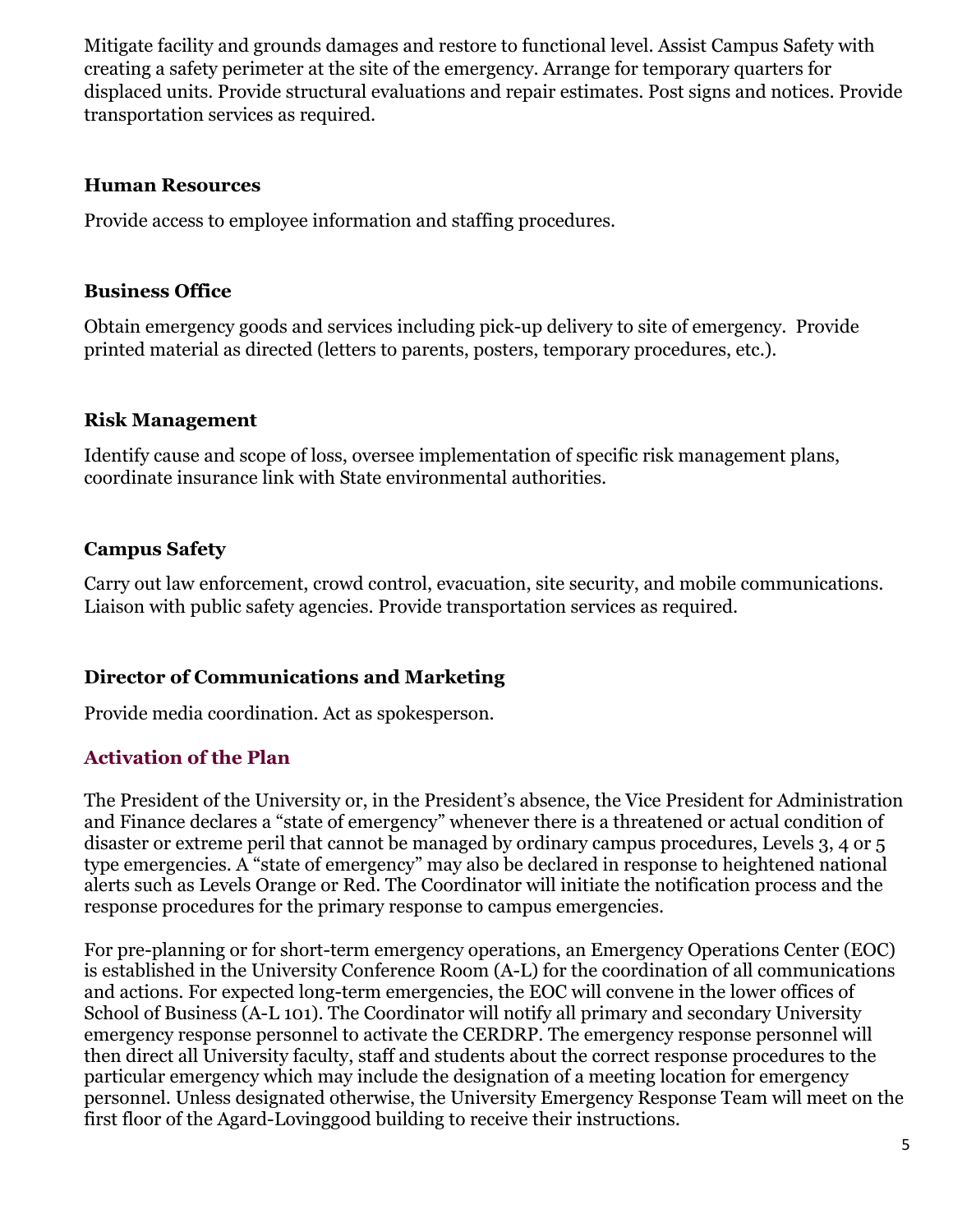The Director of Public Relations or a designee will respond to media inquiries, issue press releases, and designate one central location for the meeting of media personnel with University representatives for the dissemination of information.

The plan is activated upon such a declaration in the following sequence:

1. If the emergency occurs during normal business hours, all designated management personnel will report to the EOC as soon as possible.

2. If the event occurs after normal business hours, key EOC personnel will be called back to the campus. A list of key faculty and staff, with appropriate phone numbers, is maintained by Campus Safety and the Vice President for Administration and Finance's Office.

3. If the disaster is so large as to unquestionably have a profound impact on the campus, all key faculty and staff are instructed to return to campus as soon as possible.

# **Emergency Plans**

# **National Threat or Terrorism Plan**

Since September 11, 2001, Americans have been living with the threat of incidences of terrorist attack. Preparedness may lessen the damage to property and the loss of life. The University will:

1. Ensure University Emergency Response and Disaster Recovery Plan is current and disseminated to all faculty, staff and students.

2. Train security personnel on proper response.

3. Develop heightened security measures to respond to National Security Advisory System.

4. Monitor the alert status of the National Security Advisory System.

# **Fire Plan**

Fire is the most common of all hazards. Every year fires cause thousands of deaths and injuries and billions in property damage. Prevention and planning are keys to reducing injury, loss of life or property. The University will:

1. Meet with the fire department to discuss operations and identify the processes and materials that could cause or fuel a fire or contaminate the environment in a fire.

2. Have all facilities inspected for fire hazards and insure they meet fire codes and regulations. Ensure each building has a fire alarm or notification system to warn occupants of fire danger.

3. Keep a copy of the University insurance policy on hand.

4. Distribute fire safety information to employees and students:

- a. How to prevent fires in the workplace or residence halls.
- b. How to contain a fire.
- c. How to evacuate the facility.
- d. Where to report a fire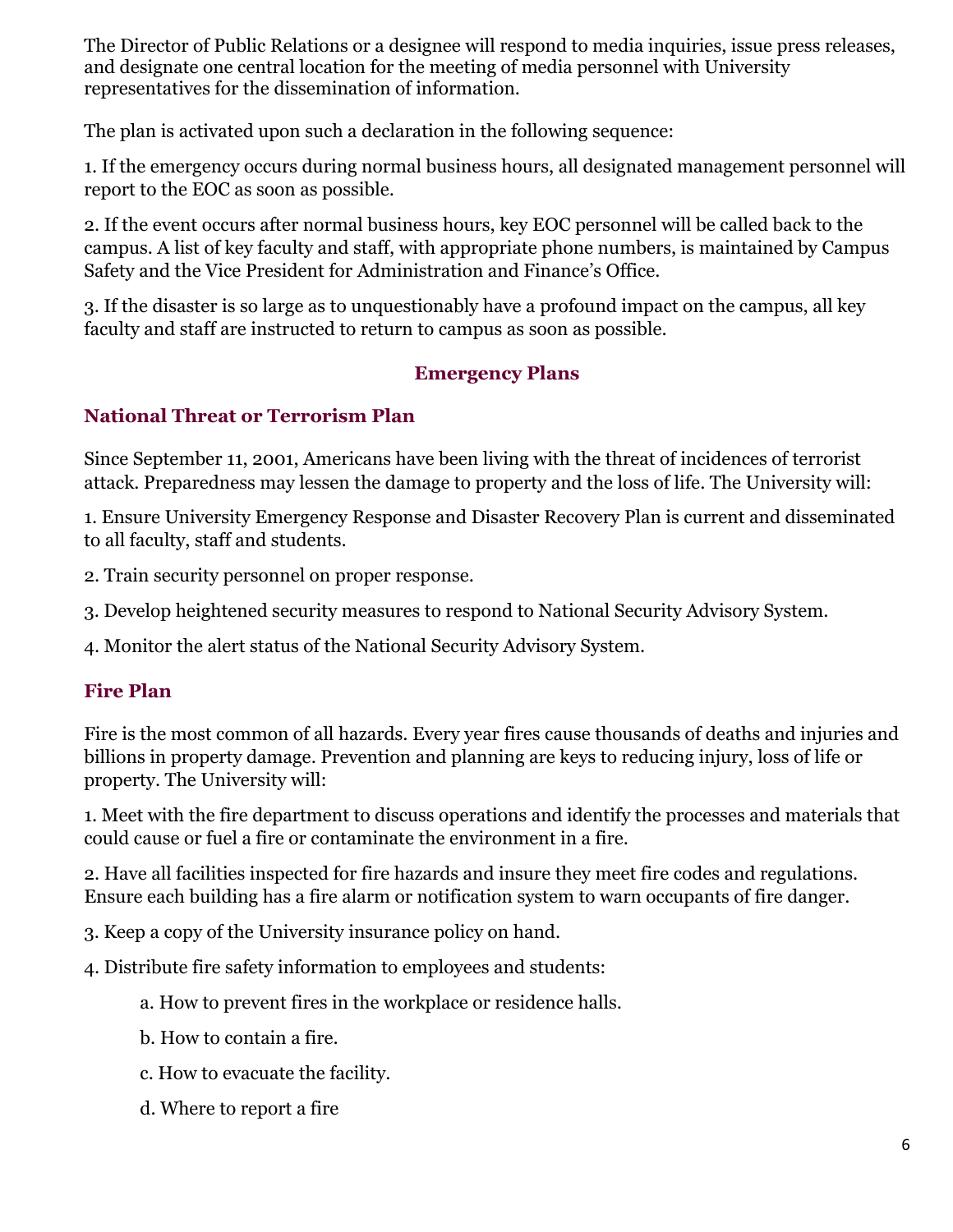5. Instruct personnel to use the stairs - not the elevators - in a fire. Instruct them to crawl on their hands and knees when escaping a hot or smoke-filled area.

6. Conduct evacuation drills. Post maps of evacuation routes in prominent places. Keep evacuation routes, including stairways and doorways, clear of debris.

7. Assign a Building Emergency Coordinator for each building to monitor shutdown and evacuation procedures.

8. Place fire extinguishers in appropriate locations.

9. Train employees in the use of fire extinguishers.

10. Install smoke detectors. Check smoke detectors for proper operations as required.

11. Ensure that key personnel are familiar with all safety systems.

12. Identify and mark all shutoffs so that electrical power, gas, or water can be shut off quickly by responding personnel.

# **Flood and Flash Flood Plan**

Floods are among the most common and widespread of all natural disasters. Most communities in the United States can experience some degree of flooding after spring rains, heavy thunderstorms, or winter snow thaws. Most floods develop slowly over a period of days. Flash floods, however, are like walls of water that develop in a matter of minutes. Flash floods can be caused by intense storms or dam failure. Although the University sits on high ground, we will:

1. Review the community's emergency plan.

2. Establish warning and evacuation procedures for the facility. Make plans for assisting employees who may need transportation.

3. Inspect areas that may be subject to flooding during heavy or prolonged rains. Identify any equipment that can be moved to a higher location.

4. Have on hand a NOAA Weather Radio with a warning alarm tone and battery backup. Listen for flood watches and warnings.

a. Flood Watch- flooding is possible.

b. Flood Warning- flooding is already occurring or will occur soon. Take precautions and be prepared to go to higher ground. If advised, evacuate immediately.

# **Tornado Plan**

Tornadoes are incredibly violent local storms that extend to the ground with whirling winds that can reach 300 miles per hour. Spawned from powerful thunderstorms, tornadoes can uproot trees and buildings and turn harmless objects into deadly missiles in a matter of seconds. Damage paths can be in excess of one mile wide and 50 miles long. Tornadoes occur in any state but occur more frequently in the Midwest, Southwest, and Southeast. They occur with little or no warning. The University will: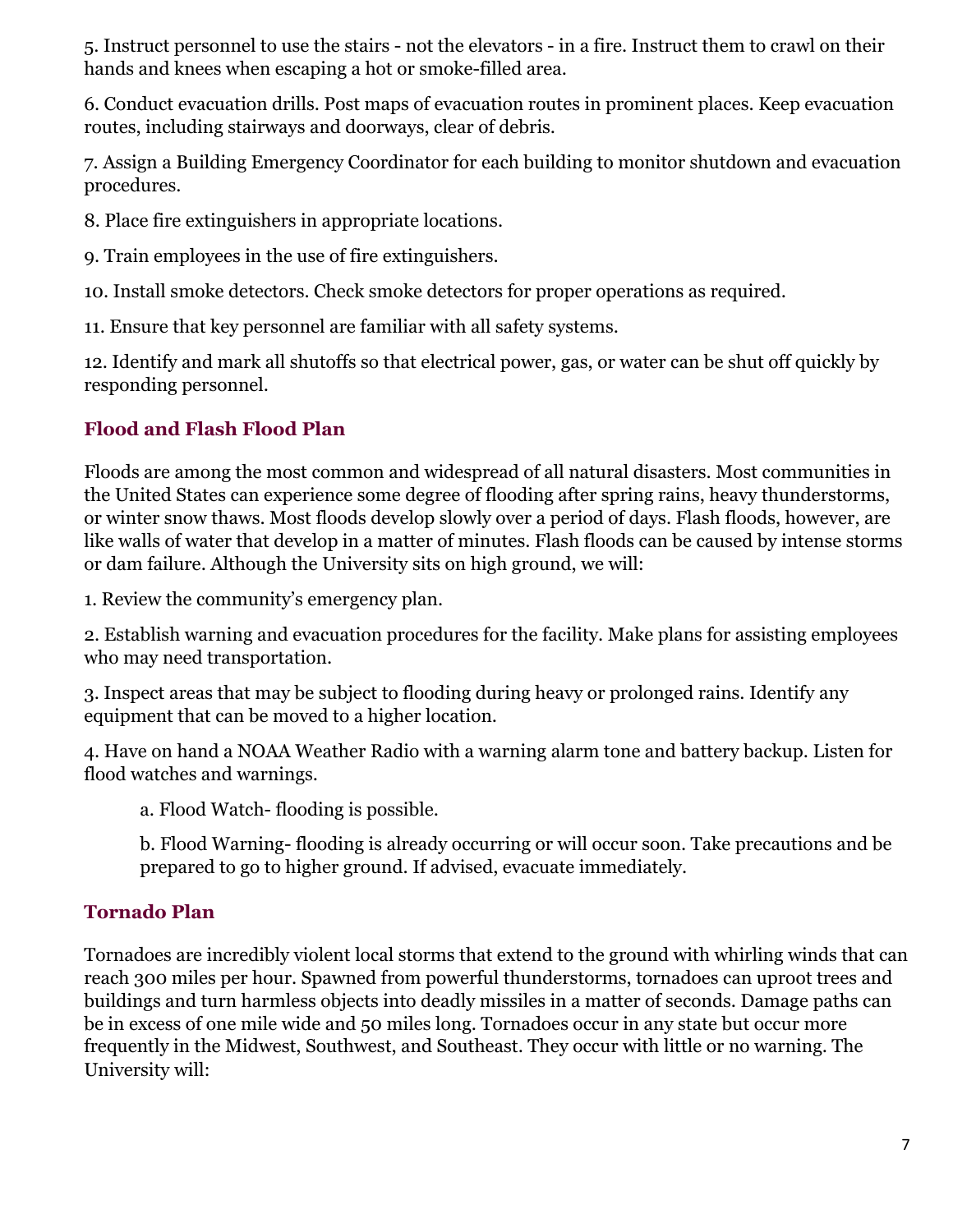1. Review the local tornado warning system and develop a campus tornado warning system to notify faculty, staff and students of need to seek shelter.

2. Have a NOAA Weather Radio with a warning alarm tone and battery backup. Listen for tornado watches and warnings.

a. Tornado Watch – tornadoes are likely. Be prepared to take shelter.

b. Tornado Warning – a tornado has been sighted in the area or is indicated by radar. Take shelter immediately

3. Be prepared to shelter faculty, staff and students. Buildings that can serve as tornado shelters will be identified and marked as such. The best protection in a tornado is usually an underground area. If an underground area is not available, the following areas will be considered:

a. Small interior rooms on the lowest floor and without windows.

b. Hallways on the lowest floor away from doors and windows.

c. Rooms constructed with reinforced concrete, brick, or blocks with no windows and a heavy concrete floor or roof system overhead.

# **Severe Winter Storm Plan**

Severe winter storms bring heavy ice, strong winds, and freezing rain. Winter storms can prevent students, faculty, staff and visitors from reaching the facility or campus, leading to a temporary shutdown until roads are cleared. Heavy ice and snow can also cause structural damage and power outages. The University will:

1. Keep a NOAA weather radio on location. Listen to local radio and television for severe winter warnings.

a. Winter Storm Watch- severe winter weather is possible.

b. Winter Storm Warning- severe winter weather is expected.

c. Traveler's Advisory- severe winter condition may make driving difficult or dangerous.

2. Establish procedures for facility shutdown, cancellation of classes, and early release of employees.

3. Provide a backup power source for critical operations.

4. Arrange for snow and ice removal from parking lots, walkways, loading docks, etc.

# **Technological Emergency Plan**

Technological emergencies include any interruption or loss of a utility service, power source, information system, or equipment needed to keep the facility in operation. To minimize loss of operations, the University will:

1. Identify all critical operations, including the following:

a. Utilities including electric power, gas, water, hydraulics, compressed air.

b. Alarm systems, elevators, lighting, heating, ventilation, air conditioning systems, and electrical distribution systems.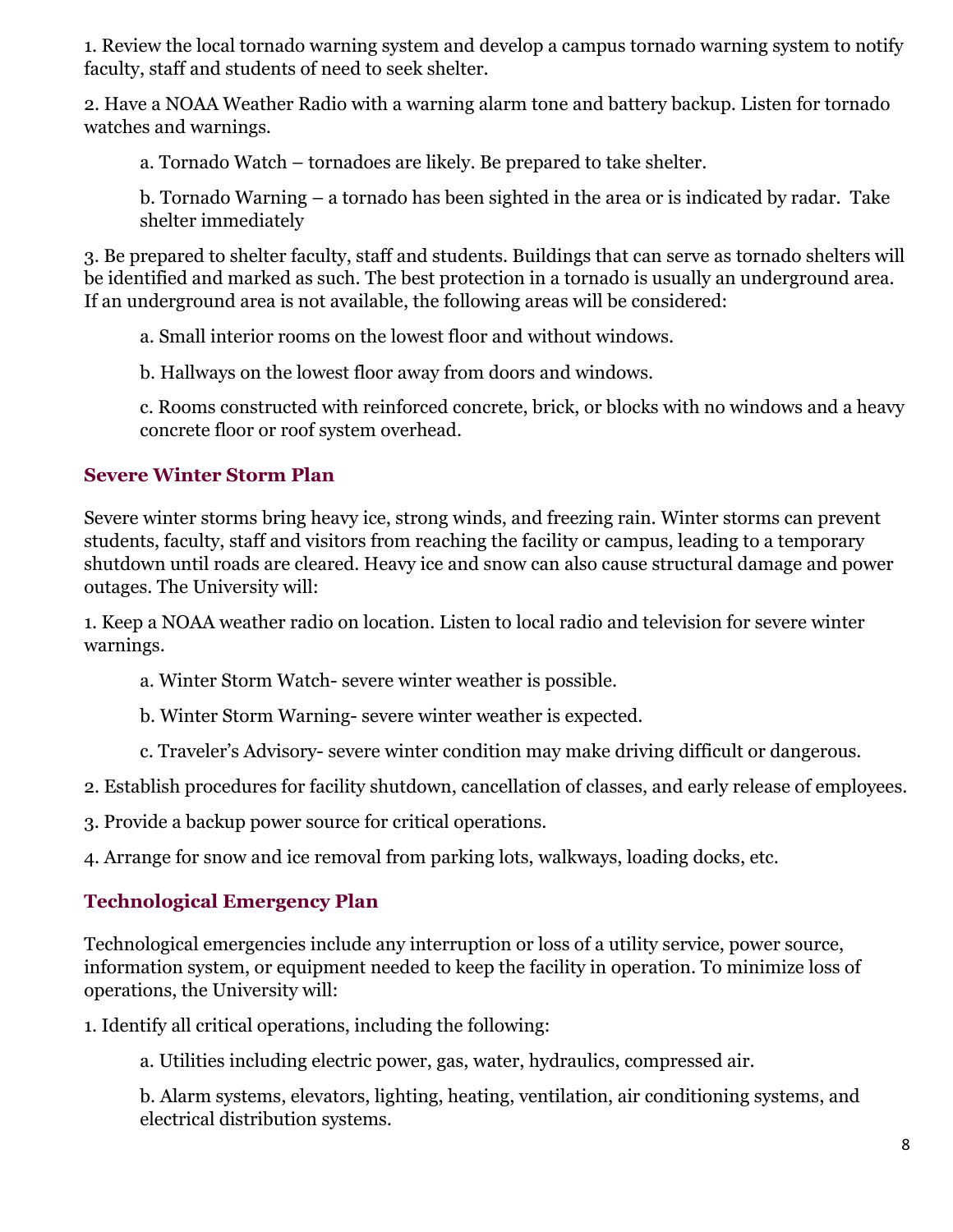- c. Communication systems, both data and voice computer networks.
- 2. Develop a plan for backup power sources.

3. Establish a Cold Site, a location some distance away from the scene of the disaster where computing and networking capabilities can be temporarily restored until the primary site is usable.

4. Maintain offsite backup storage for recovery of lost data.

5. Establish preventive maintenance schedules for all systems and equipment.

# **Hazardous Material Emergency Plan**

Hazardous materials are substances that are either flammable or combustible, explosive, toxic, noxious, corrosive, oxidizable, an irritant or radioactive. The University will:

1. Identify and label all hazardous materials stored, handled, produced and disposed of by the University, follow government regulations that apply to the University, and obtain material safety data sheets (MSDS) for all hazardous materials on the campus.

2. Ask the local fire department for assistance in developing appropriate response procedures.

3. Train employees to recognize and report hazardous material spills and releases. Train employees in proper handling and storage.

4. Establish a hazardous material response plan:

a. Establish procedures to notify management and emergency response organizations of an incident.

b. Establish procedures to warn employees of an incident.

c. Establish evacuation procedures.

5. Organize and train an emergency response team to confine and control hazardous material spills in accordance with applicable regulations.

6. Identify other facilities in the area that use hazardous materials. Determine whether an incident could affect the University.

7. Identify highways, railroads and waterways near the University used for the transportation of hazardous materials. Determine how a transportation accident near the Campus could affect operations.

# **Emergency Notification Procedures**

For most emergency or disaster situations, the following notification procedures will be followed:

1. Fire alarms and flashing lights will be activated to notify occupants of buildings in which an emergency or disaster has occurred and evacuation is required.

2. During work hours, faculty, staff and students will be notified by campus e-mail and campus television broadcast of emergency situations or pending emergency situations, such as severe weather or national emergency.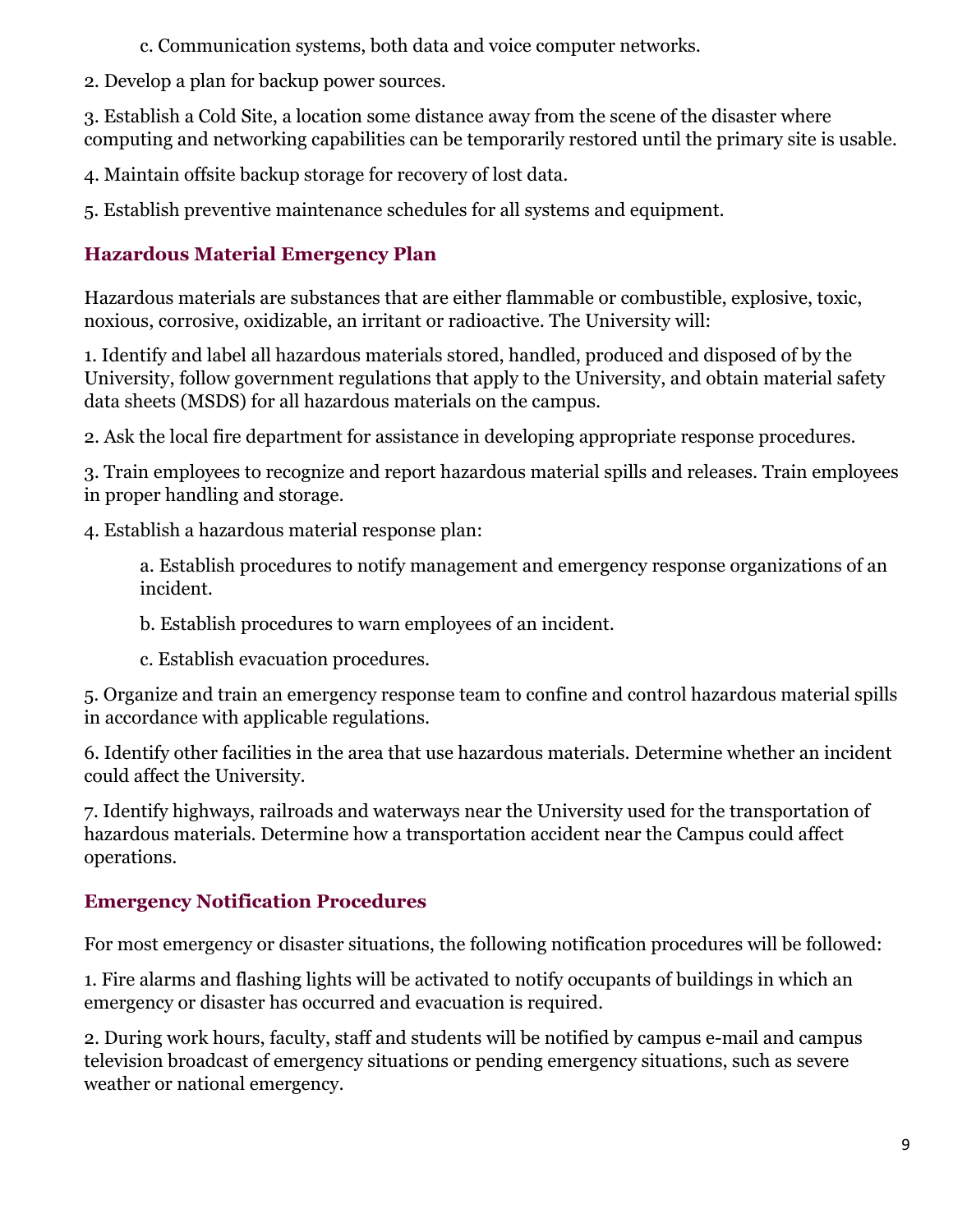a. Supervisors will ensure that all employees in their area have read their e-mail and are aware of the situation.

b. Faculty will ensure that all students in their classes are aware of the situation.

c. The Dean of Student Affairs is responsible for ensuring students residing in the residence halls are aware of the situation.

d. Campus television messaging will be coordinated by Department of Campus Safety, Communications and Marketing and IT.

3. After work hours, faculty, staff and students will be notified via local television and radio stations and by campus e-mail on the status of the University and of any delayed openings or closures, such as in the case of severe weather or national emergency. The notifications will be coordinated by Campus Safety, Communications and Marketing and Human Resources.

a. Supervisors will develop a plan to contact employees to ensure they are aware of the status of the University.

b. The Dean of Student Affairs is responsible for ensuring students residing in the residence halls are notified about the status of the University.

In the case of a prolonged emergency or disaster, the Director of Information Technology, in conjunction with the Director of Communications and Marketing, will coordinate to announce the status of the University on the website.

# **Emergency Evacuation Procedures**

Emergency situations that call for evacuation of classrooms and buildings will be announced by the emergency fire alarm horns and visual alarm system (in addition to alarms, flashing lights are installed in some buildings). When these alarms sound or are seen, all persons should immediately leave the building. The following guidelines should be observed:

**ALWAYS EVACUATE.** Treat all alarms as if they warned of real emergencies. If it is found that the alarm is not being heard and/or seen in all buildings, continue with proper and complete evacuation of the building(s) in which the alarm is heard and/or seen.

**USE APPROPRIATE EXIT – DO NOT USE ELEVATORS.** Exit the building following the posted routes in the classroom and /or office complex. Alternate exit routes are also indicated on the posted routes should there be a blocked exit.

**ASSIST PEOPLE WITH DISABILITIES.** All persons should be alert to the presence of persons with disabling conditions and provide assistance if needed. Always ask before assisting to make sure assistance is needed and done as safely as possible. (See section 2.4.5.7.1 for more details about emergency evacuation of students with disabilities.)

**CHECK ALL AREAS ON YOUR FLOOR AND/OR IN YOUR BUILDING.** All faculty and staff are expected to help in ensuring that all areas, including the snack bar, restrooms, and lounges are evacuated. Persons who do not have a class group or laboratory to take care of should be particularly alert to the need to assist in clearing all areas.

**CLOSE (BUT DO NOT LOCK) WINDOWS AND DOORS.** Remember that closed windows and doors can reduce the spread of fire and/or hazardous materials and fumes.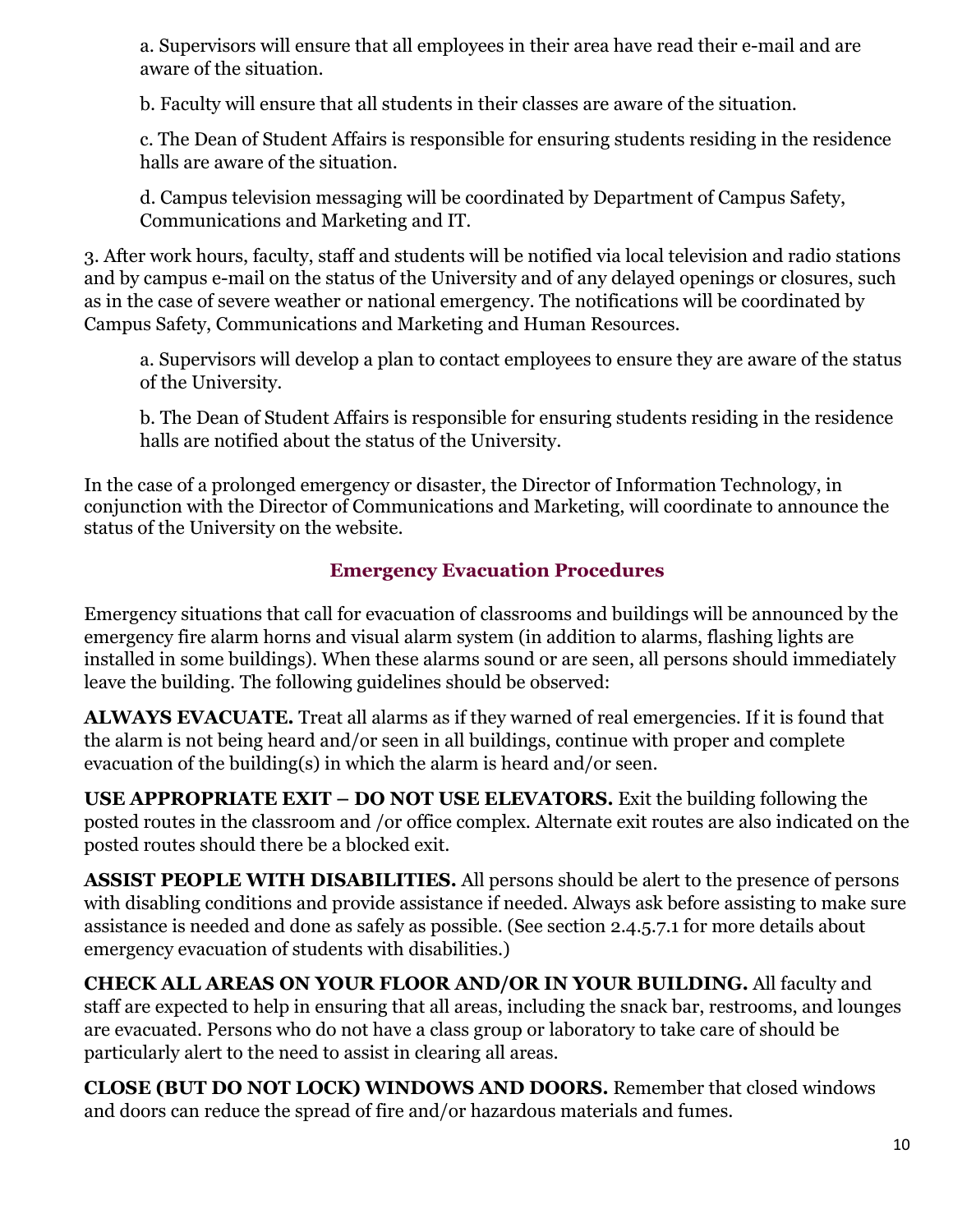**TURN OFF LABORATORY GASES, EXHAUST FANS, ETC.** Turn off all sources of fuel and oxygen (air) that might feed a fire or spread fumes.

**CALL FIRE DEPARTMENT/EMERGENCY SERVICES AND CAMPUS SAFETY.** The first person(s) to discover the emergency is (are) responsible for calling Campus Safety (3010) who will contact the local fire department/emergency services. Be calm and carefully give all needed details of the specific location, type of emergency, your name, etc. The same numbers should be called for emergency medical care service and pertinent information given.

**MAKE SURE CAMPUS SAFETY AND MAINTENANCE PERSONNEL ARE AWARE OF THE ALARM.** If you do not see definite indications that Facilities personnel are aware of the alarm, notify Facilities directly (3016). Telephone, send someone, or go yourself to ensure that Campus Safety and Facilities are aware of the alarm. Give them your name and the name of the building where the alarm is occurring.

# **Emergency Evacuation for Students with Disabilities**

MOBIITY IMPAIRED (WHEELCHAIR). If a student is on a floor in a multi-story building with no accessible outside exit (Dickey-Lawless 3rd floor is the only accessible floor on campus for wheelchair users with no exit) or in a multi-story building where the accessible exit(s) is blocked, go to the designated wait area (stairwell landing nearest to an accessible exit in an unaffected part of the building) for assistance. If assistance is unavailable, ask someone leaving the building to notify the Building Emergency Coordinator of your location and need for assistance.

**LIFTING.** If a student needs to be lifted and carried up/down a stairwell, the student will know the safest way to proceed and should be asked how he/she prefers to be lifted and carried.

o Most electric wheelchairs are heavy to lift and may need to be left behind. If enough hands and strength are available, the wheelchair could be lifted after the student, the student reseated, and then used to evacuate the building.

o **Know where you are going.** Time permitting, make sure you have a planned destination for setting the student down before you lift him or her (e.g., the wheelchair currently in use, an office chair with arms on wheels, a manual wheelchair, a bench outside, etc.).

o If a person has left his or her wheelchair behind and needs to be transported to safety once outside of the building, a golf cart could be used for transport.

**MOBILITY IMPARIED (NON-WHEELCHAIR).** People who can walk independently may be able to negotiate stairs in an emergency with assistance. Wait until heavy traffic has passed and then proceed. If waiting in a designated wait area for assistance, ask someone to notify the Building Emergency Coordinator of your location and need for assistance.

**HEARING IMPAIRED.** Campus buildings are equipped with fire alarm strobe lights. If a student needs to be alerted of an emergency situation and an interpreter is not present, a short, explicit note to evacuate will work.

**VISUALLY IMPAIRED.** Most visually impaired students will be familiar with their immediate surrounding and frequently traveled routes but may need assistance navigating an unfamiliar and/or crowded route out of the building. The person offering assistance should offer an elbow and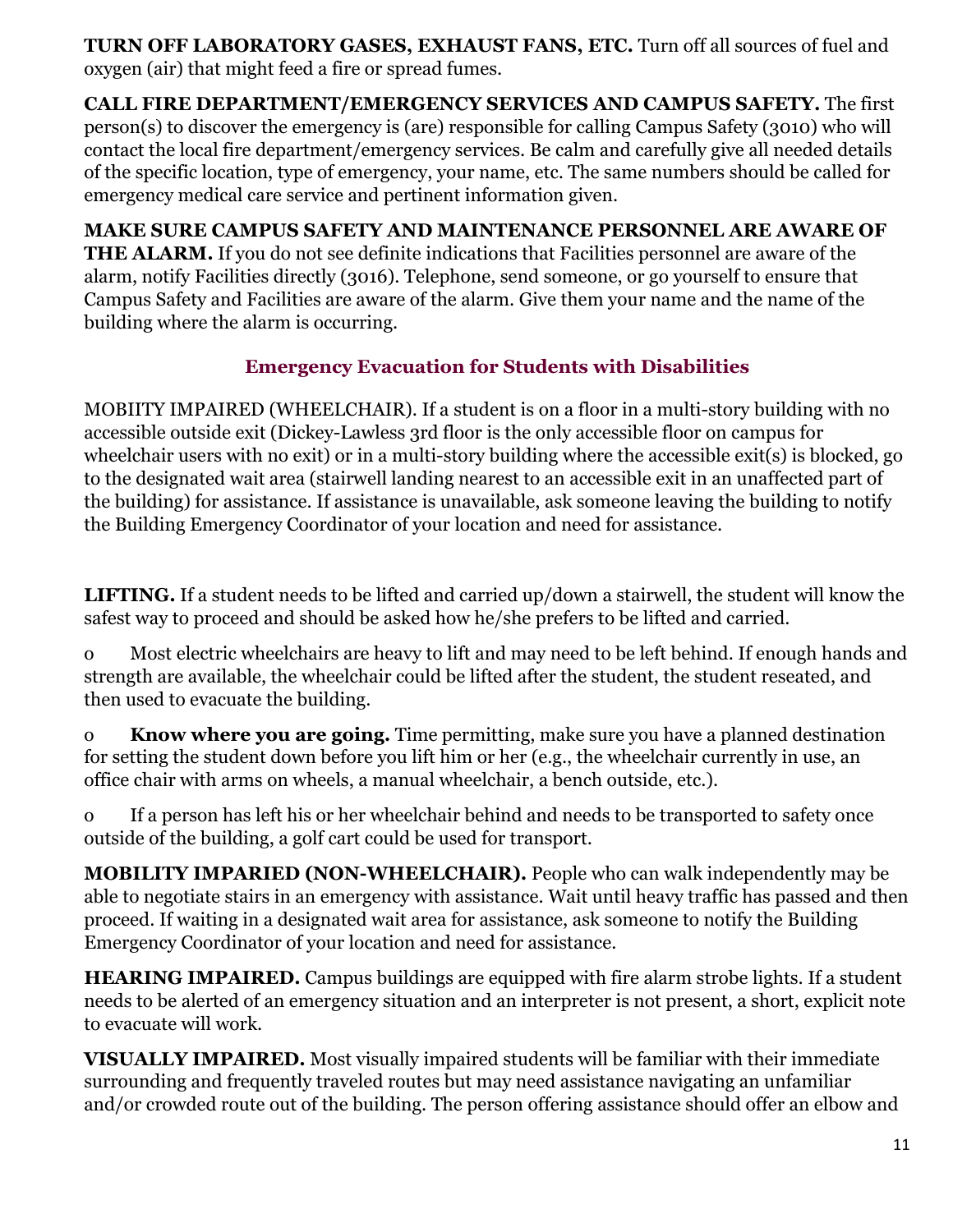guide the student out of the building, communicating as necessary for a safe evacuation. When you reach safety, orient the person to the location.

NOTE:

Students with disabilities who have evacuation concerns and issues should:

1. Meet with the Coordinator of the Office of Disability Services (Counseling & Consultation Center, Jackson-Moody 101).

- 2. Familiarize self with campus accessibility.
- 3. Be prepared to communicate needs.

(To learn more, visit Disability Services website: [http://sa.htu.edu/DisabilityServices/tabid/62/Default.aspx\)](http://sa.htu.edu/DisabilityServices/tabid/62/Default.aspx)

# **Critical Functions/Responsible Units**

Various service departments throughout the campus will need to provide the following basic emergency functions. Provided below is a list of emergency functions, and responsible departments.

# **Communications**

The Campus Safety office is responsible for the general oversight of emergency communications including:

1. Establishing an Emergency Operation Communications Center. During a city, county, state or national emergency, Campus Safety will establish and maintain communications with the City of Austin Office of Emergency Management as well as maintaining communication on campus.

2. Identifying the total number of portable radios available at the University and coordinating the assignment and use of radio frequencies during an emergency.

a. The University uses two radio frequencies that are serviced and maintained by the federal communications commission (FCC).

b. Campus Safety has 11 hand held portable radios, 1 main-base and 1 mobile-base radio. None of these radios have telephone interface ability. 4 Campus Safety hand-held portable radios and both base units have the capability to communicate with Sodexho Facilities radios.

c. Campus Safety rents monthly air-time from an off-campus repeater. Campus safety portable and base radios do not have battery backup.

d. Campus Safety does not have the capability to radio communicate or monitor any other law enforcement frequency (i.e. APD, ACC, etc.).

e. The Information Technology Department has no radios.

f. Sodexho Facilities has 8 hand-held portable radios, 5 NEXTEL radios and 1 base station. These radios do not have battery backup. Sodexho hand-held portable radios and base unit have the capability to communicate with Campus Safety radios.

3. Identifying the number of cellular phones available at the University.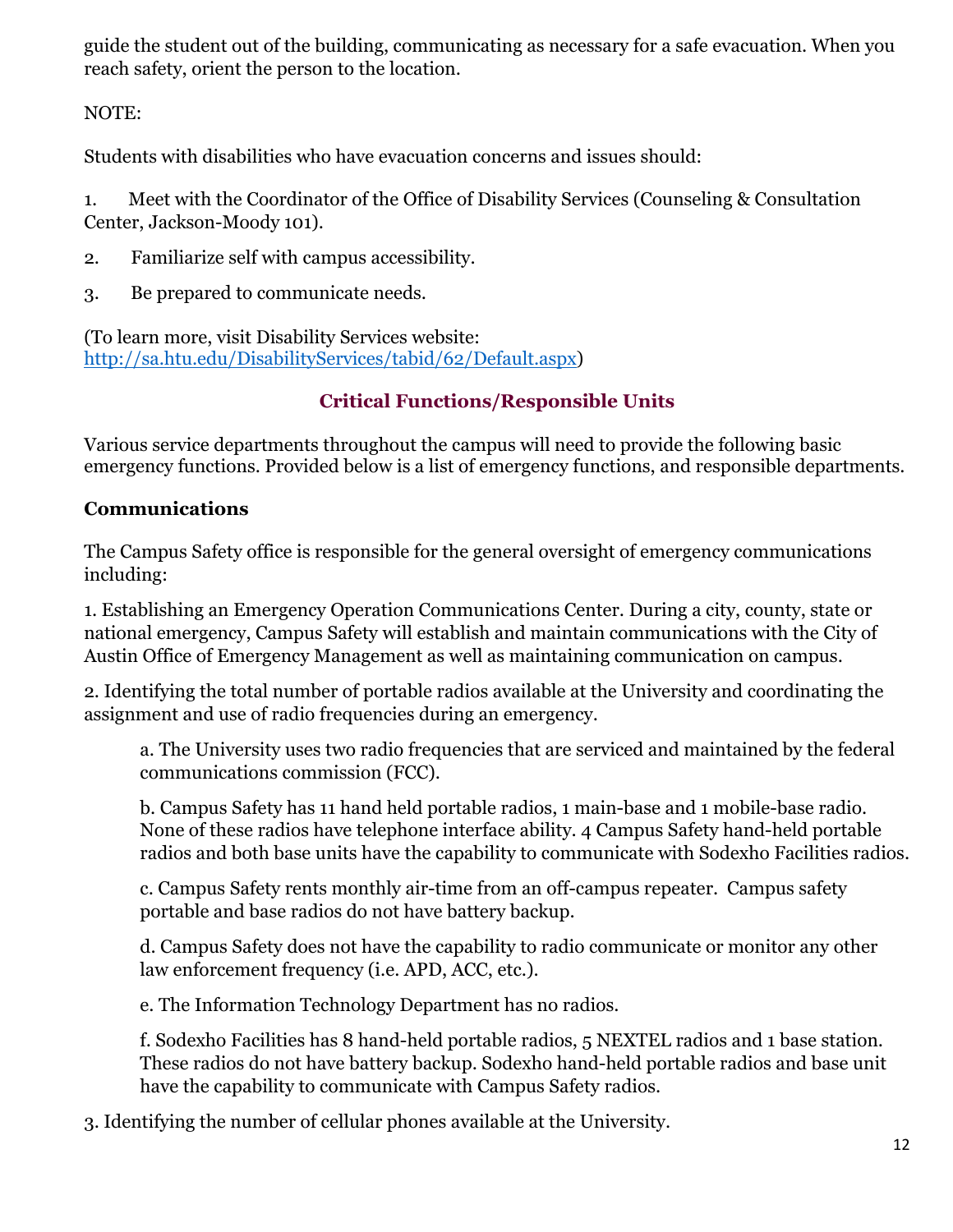4. Coordinating with Information Technology to establish priority phones, to return the phone system to use, and to maintain a UPS (uninterrupted power supply) for the phones.

5. Coordinating with campus electricians to use portable generators to maintain radio and telephone systems.

6. Coordinating with city, county, and state agencies to establish communication links and radio frequencies to be used during emergency/disasters.

7. Information Technology is responsible for the oversight of emergency communications related to telephone service that include:

a. Developing a recovery plan to maintain telephone communication at the University.

b. Coordinating with Campus Safety to ensure essential telephone communication is maintained in an emergency. Non-PBX phones should be installed in key designated areas of communications (i.e. EOC, Campus Safety, IT, as an alternative to using the existing phone network).

c. Set up and support a "hot line" (emergency calls only designation) with Campus Safety.

## **Information Technology**

The Information Technology office is responsible for ensuring the protection and recovery of computer equipment and data information as well as telephone service. Key information technology personnel will form a disaster and recovery team and will:

1. Restore and maintain telephone communication at the University.

2. Ensure the protection and preservation of computer equipment. In particular, any magnetic storage media (hard drives, magnetic tapes, diskettes) will be identified and either protected from the elements or removed to a clean, dry environment away from the disaster site.

3. Survey the disaster scene to estimate the amount of time required to put the facility and technology operations back into working order.

4. Relocate to the Cold Site, a location some distance away from the scene of the disaster where computing and networking capabilities can be temporarily restored.

5. Ensure that work begins to repair or rebuild the primary site.

6. Make necessary arrangements with vendors to quickly provide replacements for the resources that cannot be salvaged. The University will develop emergency procurement procedures to quickly place orders for equipment, supplies, software, and any other needs.

7. Reassemble salvaged and new components at the recovery site.

8. Restore data from backups stored in locations off-site. Backups can take the form of magnetic tape, CDROMs, disk drives, and other storage media.

a. Early data recovery efforts focus on restoring the operating system(s) for each computer system.

b. Next, first line recovery of application and user data from the backup tapes is done.

9. Restore Applications Data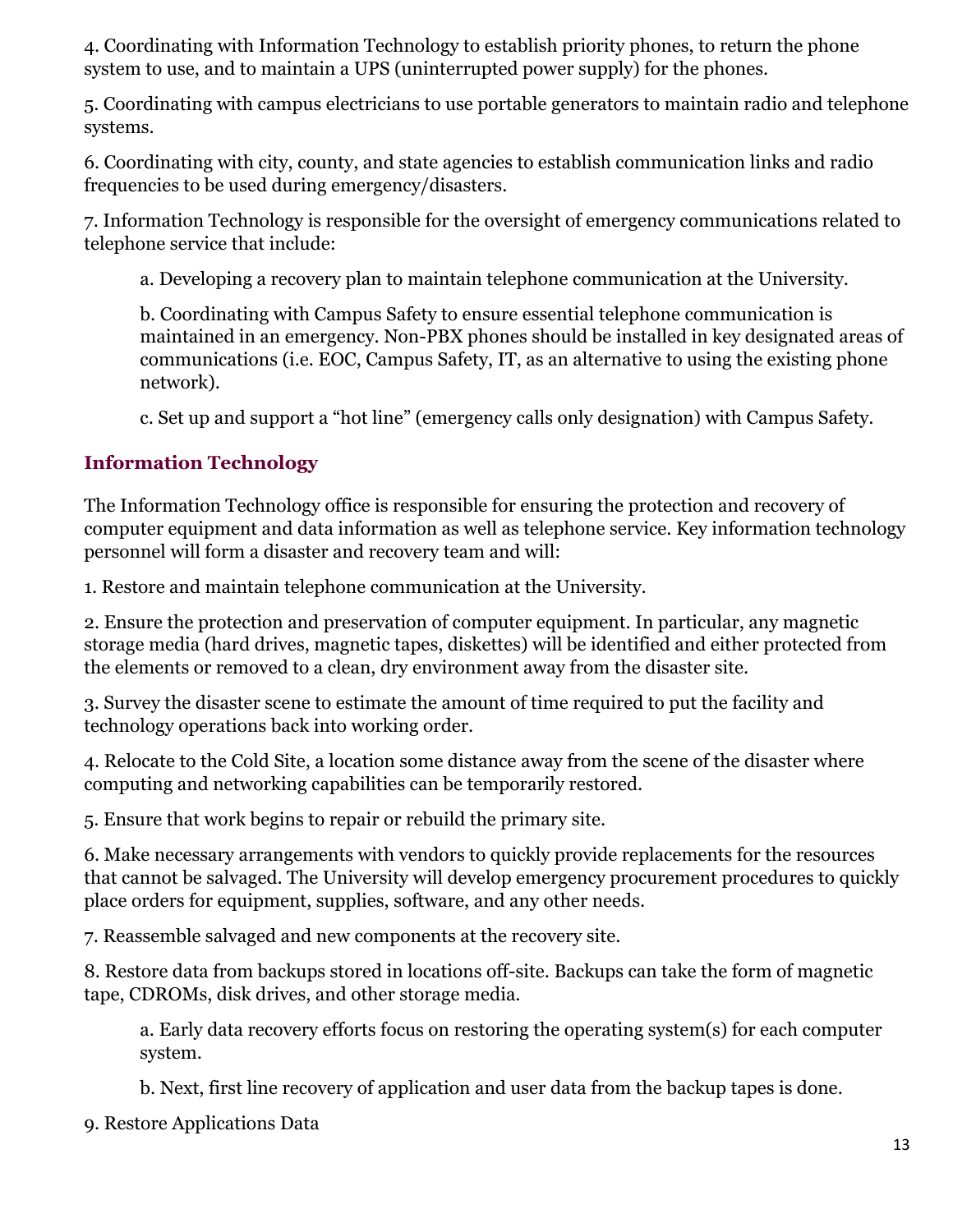a. Coordinate with users and departments (e.g., the application owners).

The Director of Information Technology and staff will develop a detailed response and recovery plan that will ensure restoration of operations as quickly as possible with the latest and most up-to-date

# **Damage and Assessment Inspection**

In the event of an emergency or disaster in which buildings may be damaged; an assessment must be made prior to further use. Facilities Management is responsible for the general oversight of damage and assessment inspections. Safety assessment forms will need to be completed and turned in to the Facilities Management representative in the EOC. Whether or not there is damage, each building should be posted with inspection stickers.

1. Assessment surveys of all building damage will be initiated with a focus on utility line ruptures and structural damage sustained by buildings, as well as possible release of hazardous materials. Immediate assistance will be given to injured persons as necessary. Damage estimates will be communicated to the EOC.

2. Building Emergency Coordinators should clear all persons out of structures as soon as possible. All persons should move toward the designated Disaster Evacuation Areas.

3. Every building should be prioritized in the emergency plan from highest to lowest risk. Ranking is a function of the building's age, number of people normally occupying the structure, safety designation, containment of hazardous materials, and specific use (student housing, medical care facility, etc.) Buildings will be surveyed on that priority basis. All buildings on campus will be evaluated by responders from the outside to ascertain the degree of damage that has been sustained. Initial building entry is only to be made by facilities management employees and/or structural engineers who are trained to assess the degree of damage from an engineering perspective. They will:

a. Examine the entire outside of the structure. Check the ground in the general area of the structure for fissures, bulged ground, or sign of slope movement.

b. Enter a building only if the structure cannot be viewed sufficiently from the outside or when there is a suspected or reported problem such as gross non-structure distress (e.g., fallen ceiling, or badly damaged partitions visible from the outside). **Do not enter obviously unsafe structures.**

c. Evaluate the structure quickly without going into a detailed investigation. When a building's structure is questionable, it should be scheduled for a more detailed evaluation.

d. Make sure exits are clear.

4. Following the evaluation process, each building will have a colored placard placed on each main door indicating the degree of damage that has been determined. Three categories/colors of signs are used:

a. **RED** – Building is unsafe, indefinitely- DO NOT ENTER

b. **YELLOW** – Limited entry only to designated personnel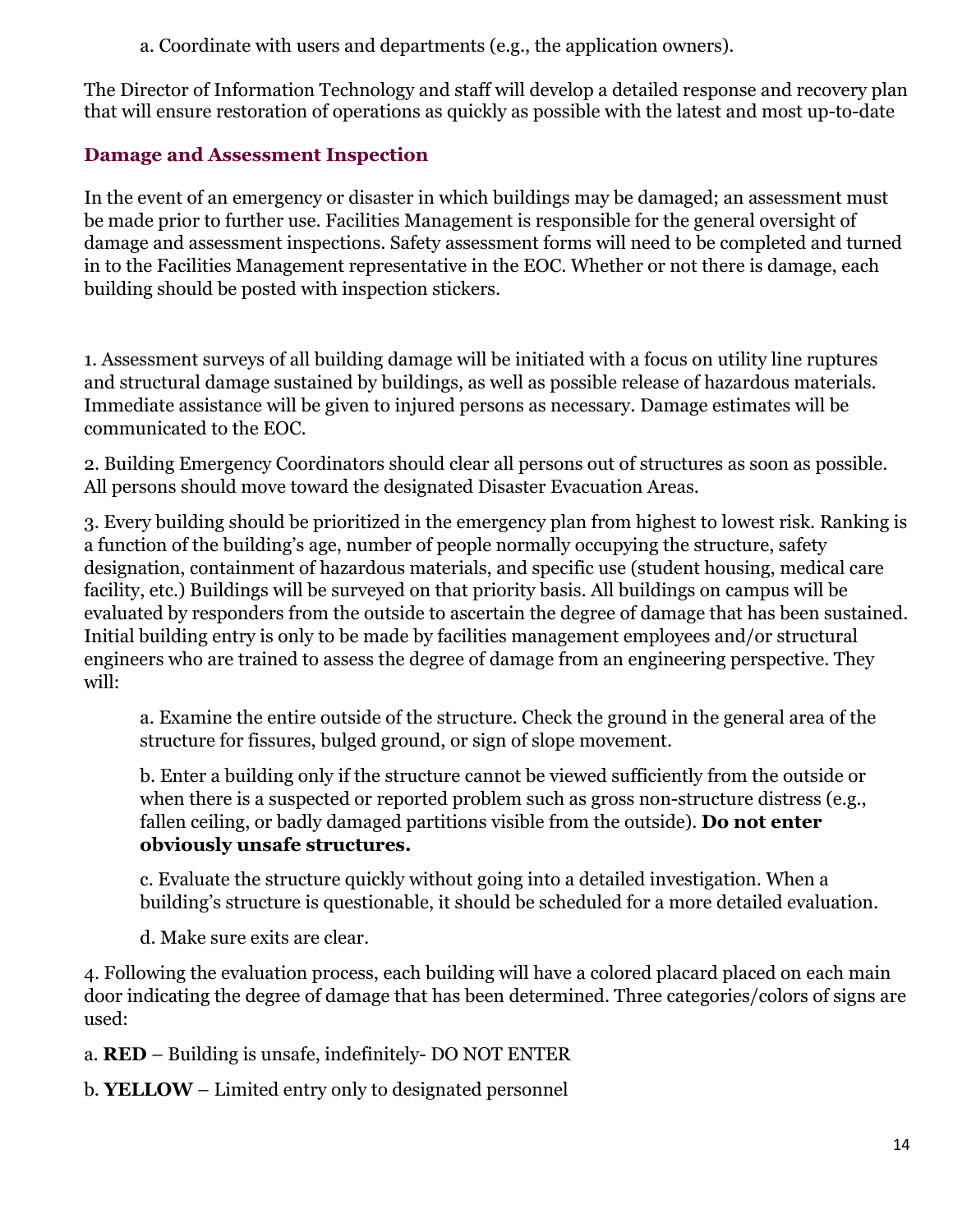## c. **GREEN** – Safe to re-enter

5. Buildings that have been seriously damaged or contaminated with hazardous material spills will be posted with yellow hazardous warning barrier tape and red colored building status signs by team members. Doors will be secured to prevent re-entry by unauthorized personnel. All other structures will be color coded appropriately after the initial inspection process.

6. In an emergency or disaster, various utility lines (e.g., gas, water, and power) may be severed or severely interrupted. In this event, personnel must be dispatched to inspect, examine, or shut off valves controlling gas, water, or power.

a. **GAS LEAKS** - evacuate the area immediately. Do not use spark producing devices.

b. **VENTILATION** - If smoke or burning odor is present, evacuate the area.

c. **ELEVATOR** - Push the emergency button or use the telephone in the elevator to contact Campus Safety Department. Do not attempt to evacuate the elevator, unless instructed to do so by emergency responders.

d. **PLUMBING/FLOODING** - If personal safety allows, disconnect electrical devices and evacuate the area.

e. **ELECTRICAL** - Call Facilities Management.

# **Food Service**

The Director of Food Service and staff will develop a detailed plan that addresses their response in various emergency situations. The CERDRT Coordinator will notify the Director of Food Service to activate the Food Service Emergency Response and Disaster Plan.

The Director of Food Service is responsible for ensuring a supply of food and drinking water are available for resident students and authorized emergency response team members. Additional food may be needed for other faculty, staff, and students who may be unable to leave the campus due the emergency or disaster situation. The supplies on hand should be sufficient for 72 hours. Additional supplies can be en route from any of our major contracted suppliers within 24 hours.

# **Housing**

The Dean of Student Affairs is responsible for developing and implementing an emergency or disaster housing plan. The University occupancy at any one time is approximately 459 students living in two residence halls. About 40 percent of on-campus student residents have a primary domicile within two hours. It is thought that should a disaster occur, a very large number of those students will go to their homes. It is estimated that even with a complete disaster, where all building are condemned, the University would be able to provide shelter for 400 to 500 students.

The University will plan for the following three scenarios:

1. Scenario 1: One residence hall Is uninhabitable. The affected residents will be moved into the unaffected building.

2. Scenario 2: Neither residence hall Is inhabitable. Should this occur, residents will be relocated to the following facilities until it is safe to move back into the residence halls

a. Gymnasium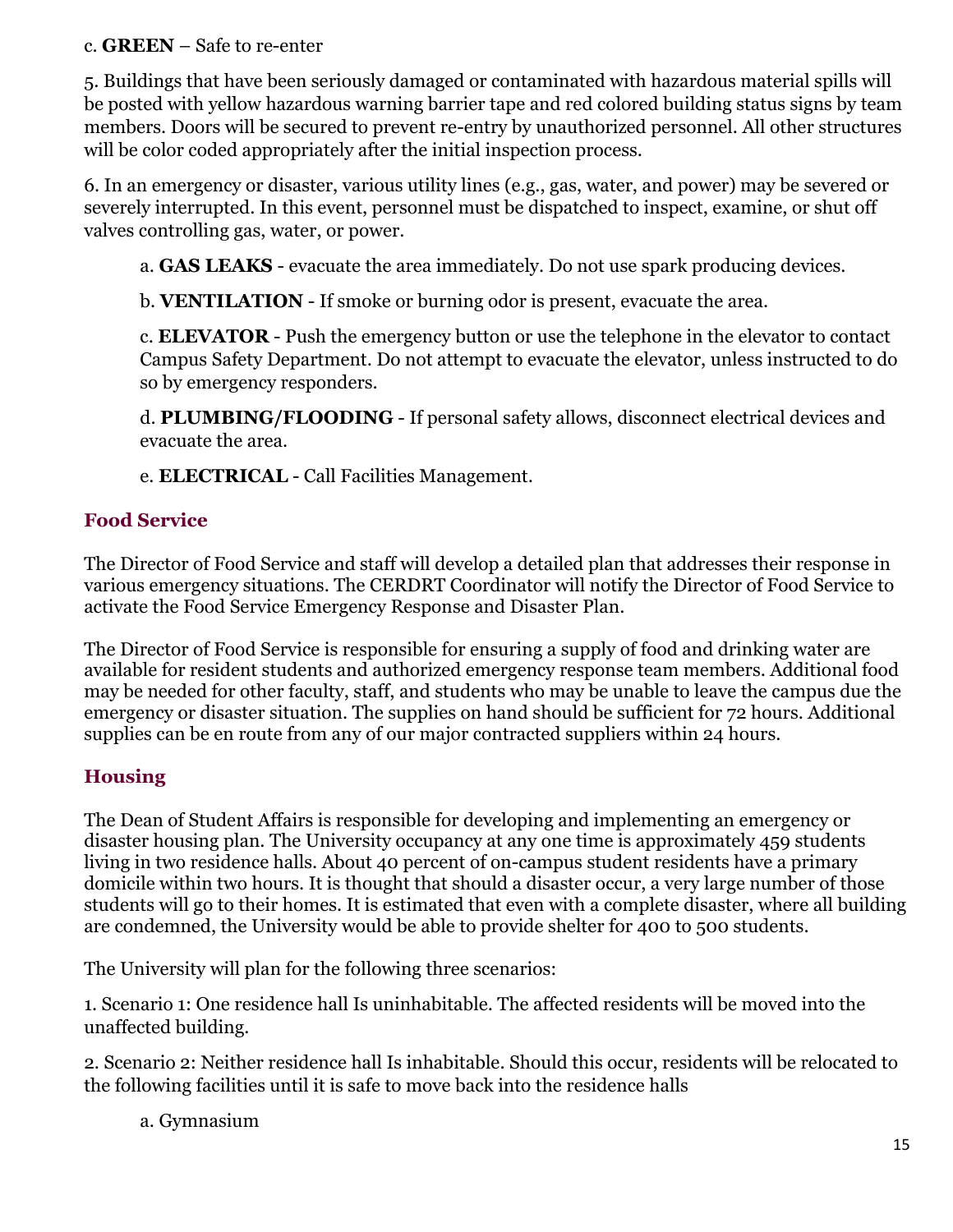- b. Student Union
- c. Classrooms
- d. Hallways in unaffected buildings

3. Scenario 3: No building on campus can be inhabited. In this situation, University vans and city buses will be used to transport residents to evacuation shelters until buildings become inhabitable. Blankets, pillows, and linen will be provided by volunteers from the faculty, staff and community.

The Dean of Student Affairs and staff will develop a detailed plan to address each of the scenarios described above. The plan will also address tornado notification and sheltering procedures and

# **Health and First Aid Services**

The Dean of Student Affairs, in conjunction with the Campus Nurse, is responsible for developing a health and first aid plan for emergency and disaster situations. During a prolonged emergency or disaster situation, members of the biology, psychology and kinesiology faculty should be prepared to assist in health and first aid. The Campus Nurse should develop and maintain a list of first aid trained faculty and staff members who can be called upon during a prolonged emergency. At a minimum, the Campus Nurse will:

1. Open the Student Health Center.

2. Be prepared to treat all injuries of less than a critical nature that are the result of the existing emergency. All other shall be referred to a local medical facility.

3. Advise the Vice President for Administration and Finance on problems of sanitation, water and food supplies.

# **Mental Health and Emotional Trauma Response Services**

The Dean of Student Affairs, in conjunction with the Director of Campus Support Programs/Counselor is responsible for developing an emotional trauma plan for tragic and traumatic campus and community occurrences. In the event of a major tragedy affecting many individuals, Counseling Center services can be augmented by community helping professionals. The campus counselor will be involved in the coordination of these services. The counseling center will offer support to members of the campus community whenever such a major tragedy occurs. Support can take several forms, and may include, but is not limited to, the following interventions:

- 1. Individual support for those most affected.
- 2. Group sessions for members who are impacted by a tragic event
- 3. Programs open to the community to educate and discuss experiences.
- 4. Ongoing support for those whose negative reactions to the event are delayed or persistent.

Special attention will be given to those who are already at risk for or diagnosed with a psychological disorder as traumatic events may exacerbate their distress. Persons who have vulnerability to depression, anxiety disorders, substance abuse, or other conditions may find their functioning affected by tragic events and Counseling Center Staff will educate the community about such risks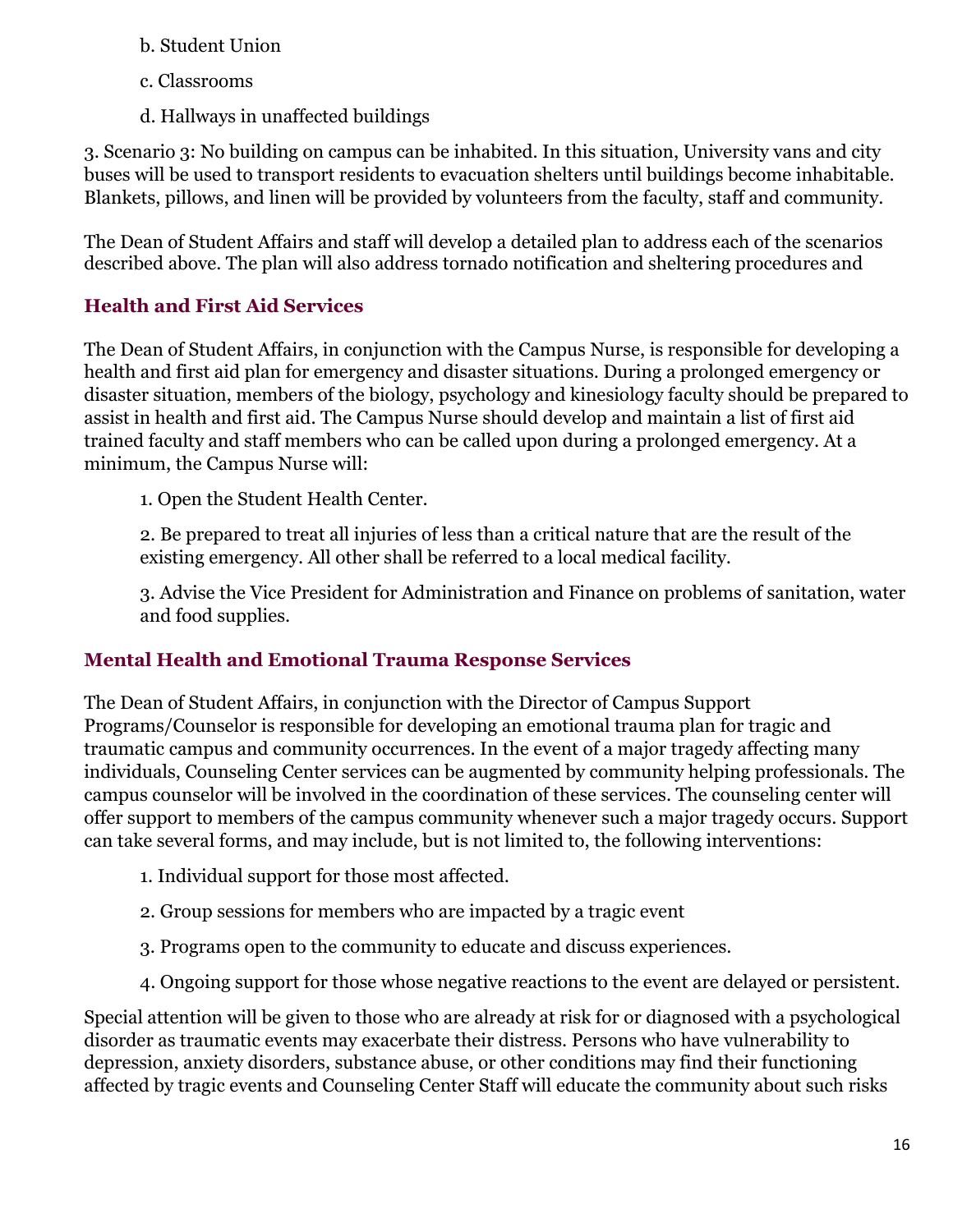and about the availability of counseling services for those individuals. The University Chaplain will also provide support and assistance to the campus community.

## **Emergency or Disaster Procedures**

## **Medical Emergency Procedure**

1. Protect victim from further injury by removing any persistent threat to the victim. Do not move the victim unnecessarily. Do not delay in obtaining trained medical assistance.

2. Seek medical response by calling Campus Safety at ext 3010 to notify them of the location, nature and extent of the injury. Campus Safety will call 911 and notify the Campus Nurse. Always call from a safe location.

3. Provide first aid until help arrives if you have appropriate training and equipment and it is safe to do so.

4. Send someone outside to escort emergency responders to the appropriate location, if possible.

## **Fire or Explosion Emergency Procedure**

1. Alert people in the immediate area of the fire or explosion and evacuate the room. 2. Confine the fire or explosion by closing doors and windows as you exit a room. Do not lock them.

3. Activate the building fire alarm system by pulling the handle on a local fire alarm box.

4. Evacuate the building using the established Emergency Evacuation Procedure. Once outside, notify emergency responders of the location, nature and size of the fire.

5. In the event of a fire:

- a. Exit the building as soon as possible.
- b. Crawl low if there is smoke.
- c. Use a wet cloth, if possible, to cover your nose and mouth.
- d. Use the back of your hand to feel the upper, lower, and middle parts of closed doors.
- e. If the door is not hot, brace yourself against it and open slowly.
- f. If the door is hot, do not open it. Look for another way out.
- g. Do not use elevators.
- h. If you catch fire, do not run. Stop Drop and Roll to put out the fire.
- i. Go to a previously designated meeting place.
	- (1) **Agard-Lovinggood Building** evacuate to parking lot on Chalmers Street.

(2) **Anthony and Louise Viaer-Alumni Hall** evacuate to the parking lot on Chalmers Street.

- (3) **Mary E. Branch Gymnasium** evacuate to the parking lot on Chalmers Street.
- (4) **Jackson-Moody Building** evacuate to Athletic field.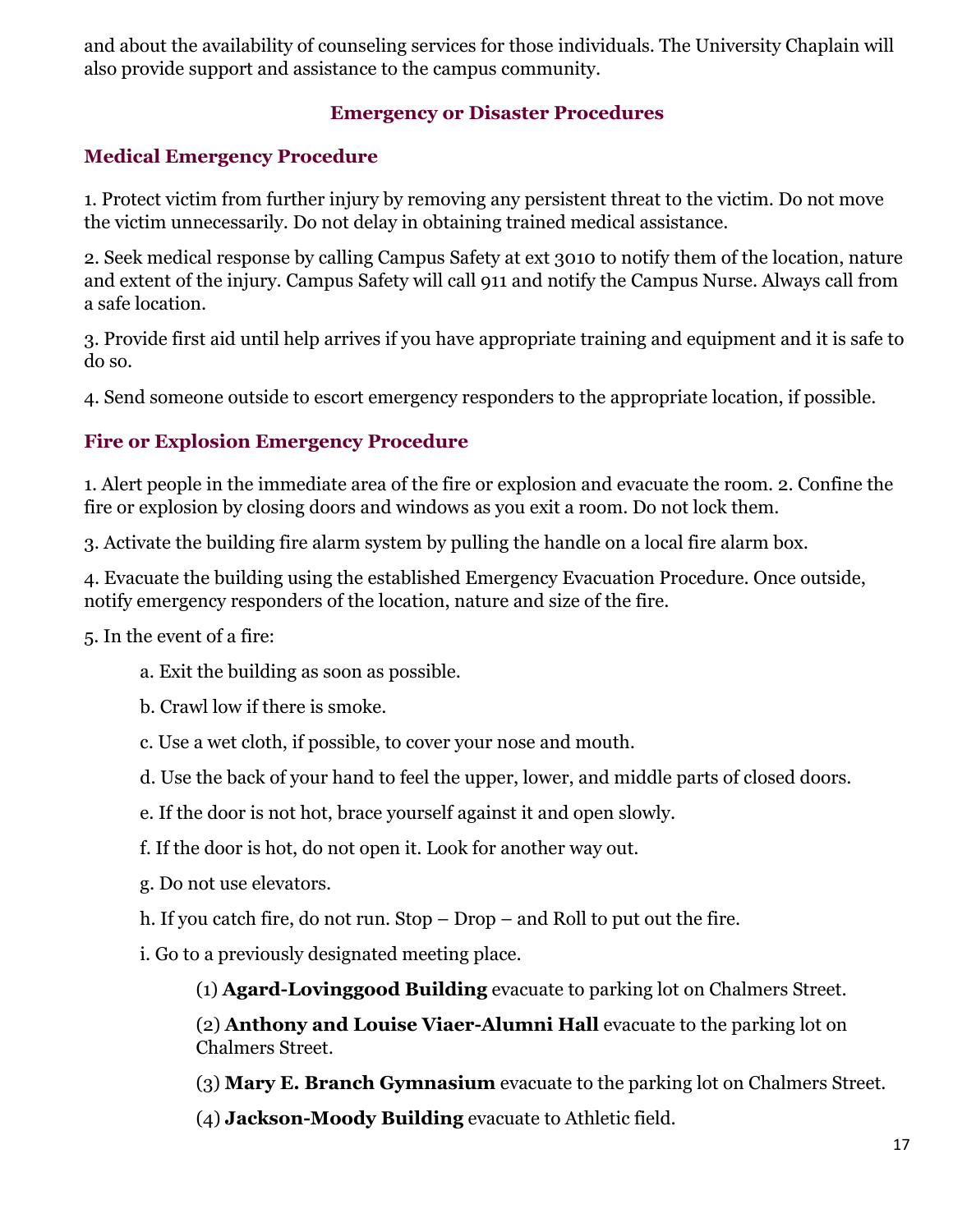(5) **King-Seabrook Chapel** evacuate to Athletic field.

(6) **Dickey-Lawless Building** evacuate to Athletic field.

(7) **Evans Hall** evacuate to Athletic field.

(8) **Downs-Jones Library** evacuate to Athletic field.

(9) **Davage-Durden Student Union** evacuate to the student parking lots.

(10) **Conner-Washington Building** evacuate to the student parking lots.

(11) **Beard-Burrows Residence Hall** evacuate to Davage-Durden 11th street Student Union building.

(12) **Allen-Frazier Residence Hall** evacuate to Davage-Durden 11th street Student Union building.

j. Account for faculty, staff, and students.

k. Never go back into a burning building.

6. Contact fire response by calling Campus Safety at **extension 3010** to notify them of the location and size of the fire. Campus Safety will **call 911** and notify Facilities Management. Always call from a safe location.

7. If you have been trained and it is safe to do so, you may attempt to extinguish the fire with a portable fire extinguisher. If you have not been trained to use a fire extinguisher, you must evacuate the area.

8. In the event of an explosion:

a. Take shelter against your desk or a sturdy table.

b. Exit the building as soon as possible.

c. Do not use elevators.

- d. Check for fire and other hazards.
- 9. If you become trapped in debris:

a. If possible, use a flashlight or whistle to signal your location to rescuers.

b. Avoid unnecessary movement so that you do not kick up dust.

c. Cover your nose and mouth with anything you have on hand.

d. Tap on a pipe or wall so that rescuers can hear where you are.

e. Shout out only as a last resort. Shouting can cause a person to inhale dangerous amounts of dust.

# **Tornado/Severe Weather Procedure**

1. Alert people to move to lowest floor available in the building.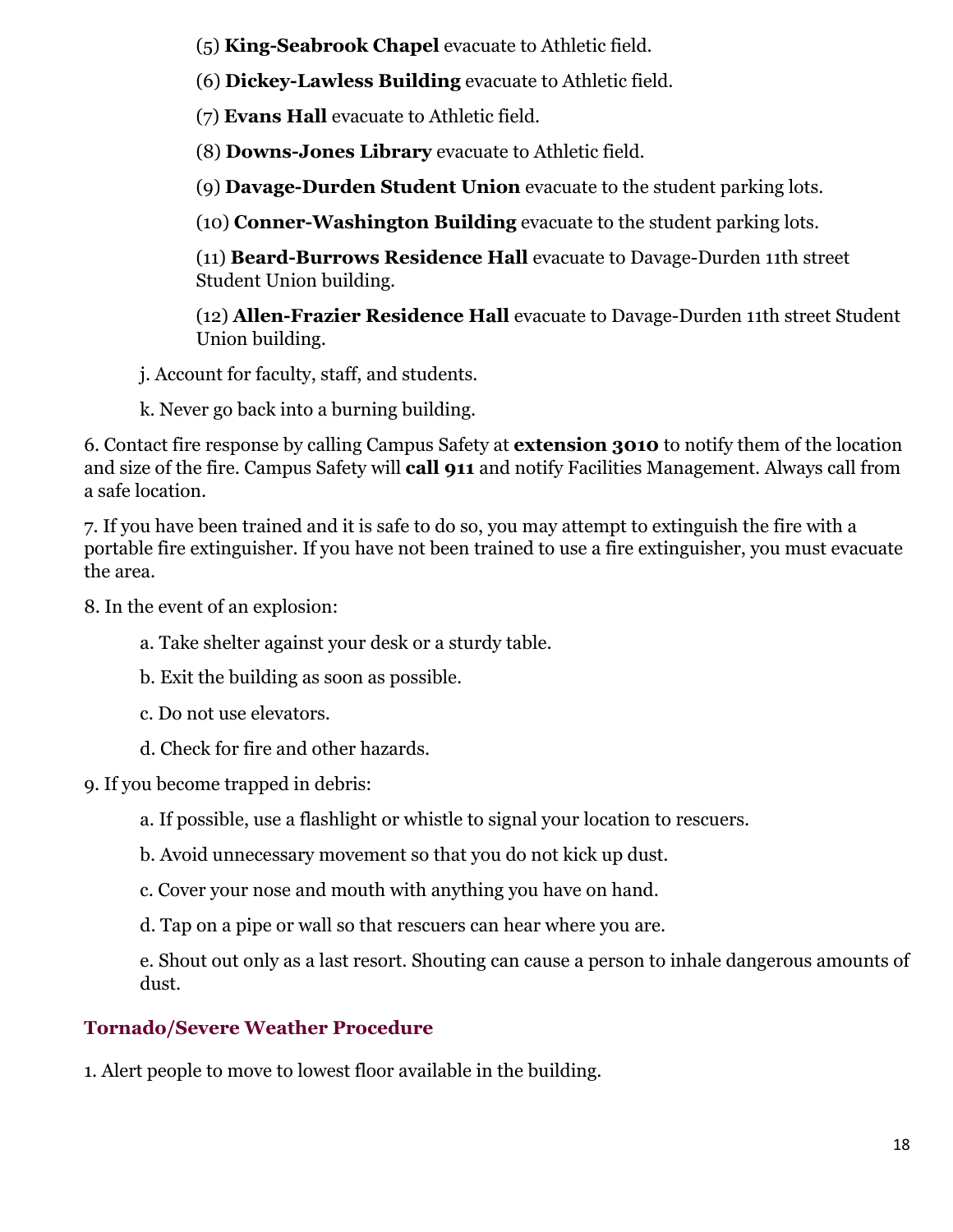2. Select the safest and most structurally sound parts of the building for safety (interior hallways or interior stairwells) that are away from glass if possible.

3. After reaching the designated shelter, remain calm, be ready to shelter and protect vital areas of the body by kneeling down and covering your head if possible. 4. Do not leave buildings until all clear has been announced.

5. Remind people to stay away from all windows and glass cases.

6. Give special assistance to disabled students and staff.

# **Hazardous Materials, Biological or Chemical Threat Emergency Procedure**

A Hazardous Materials, Biological or Chemical Threat Emergency exists when:

1. A spill of hazardous materials creates a situation that is immediately dangerous to the life and health of persons in the spill area or facility or

2. A deliberate release of germs or other biological substances occurs or

3. A deliberate release of a toxic gas, liquid or solid that can poison people and the environment occurs or

4. Cleanup of a spill of a hazardous material is beyond the level of knowledge, training or ability of the staff in the immediate area.

In the event of a hazardous material spill or a biological or chemical threat:

1. Alert people in the immediate area and evacuate the room or area. If an explosion hazard is present, take care not to create sparks by turning on or off electrical equipment.

2. Confine the hazard by closing doors and windows as you leave the room. Do not lock them.

3. Use eyewash or safety showers as needed to rinse spilled chemicals off people. Cover mouth and nose with layers of fabric that can filter the air but still allow breathing.

4. Evacuate any nearby rooms/areas that may be affected. If the hazard will affect the entire building, evacuate the entire building. **If there is a chance of explosion from the chemical spill, DO NOT activate the building fire alarm.** Evacuate the building manually by alerting others by voice. Take care not to turn electrical equipment on or off or otherwise cause sparks. If there is no chance of explosion, activate the building fire alarm system by pulling the handle on a local fire alarm box.

5. Contact hazardous materials response by calling Campus Safety at **extension 3010** to notify them of the location and size of the spill. Campus Safety will **call 911** and notify Facilities Management. Always call from a safe location. Be prepared to spell chemical names, if known.

6. If building evacuation is required, evacuate the building using the Emergency Evacuation Procedure presented in this guide. Once outside, notify emergency responders of the location, nature and size of the spill.

7. Isolate contaminated persons. Avoid contamination or chemical exposure.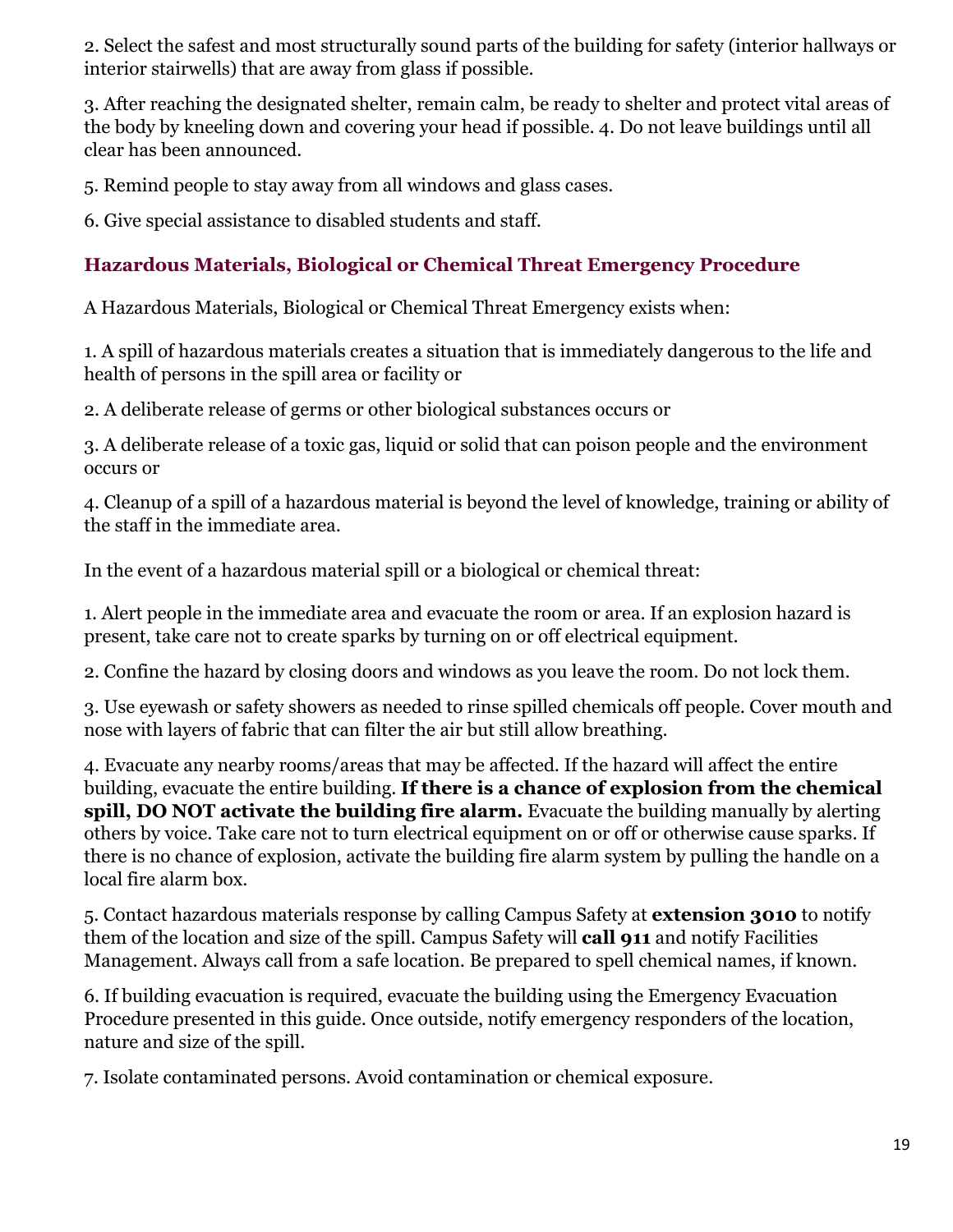8. If possible, remove clothing from contaminated persons and wash exposed areas with soap and water. Seek medical attention.

9. A biological attack may also occur through the mail. See "Suspicious Package Procedures" for correct handling procedures.

# **Power Outage Procedure**

- 1. Assess the extent of the outage in the unit's area.
- 2. Report the outage to Facilities Management at extension 3016.

3. Assist other building occupants to move to safe locations. Loss of power to fume hoods may require the evacuation of laboratories and surrounding areas.

4. Implement the unit's power outage plan. Evaluate the unit's work areas for hazards created by power outage. Secure hazardous materials. Take actions to preserve safety and health. Take actions to preserve research.

5. Turn off and/or unplug non-essential electrical equipment, computer equipment and appliances. Keep refrigerators and freezers closed throughout the outage to help keep them cold.

6. If needed, open windows (in mild weather) for additional light and ventilation.

7. Release of faculty, staff and students during an extended power outage is decided on by the President.

# **Criminal Activity, Civil Disobedience or Violence Emergency Procedure**

- 1. Attempt to remove yourself from any danger.
- 2. Notify Campus Safety by calling extension 3010. Try to call from a safe location if possible.
- 3. If possible, provide the following information:
	- a. Location of crime.
	- b. Nature of crime and specifics (number of people involved, any weapons, etc.).
	- c. Any injuries.
	- d. Description of suspect(s) (height, weight, sex, race, clothing, hair color, etc.).
	- e. Direction of travel of suspects.
	- f. Description of any vehicles involved in the crime.
- 4. **DO NOT** pursue or attempt to detain suspects.

# **Hostile Intruder / Active Shooter**

In the event of a hostile intruder/active shooter in your building, the first course of action that you should take, if you can do so safely, is to evacuate the building or area immediately – through exits or non-traditional routes such as windows. If evacuation is NOT an option, consider the following steps: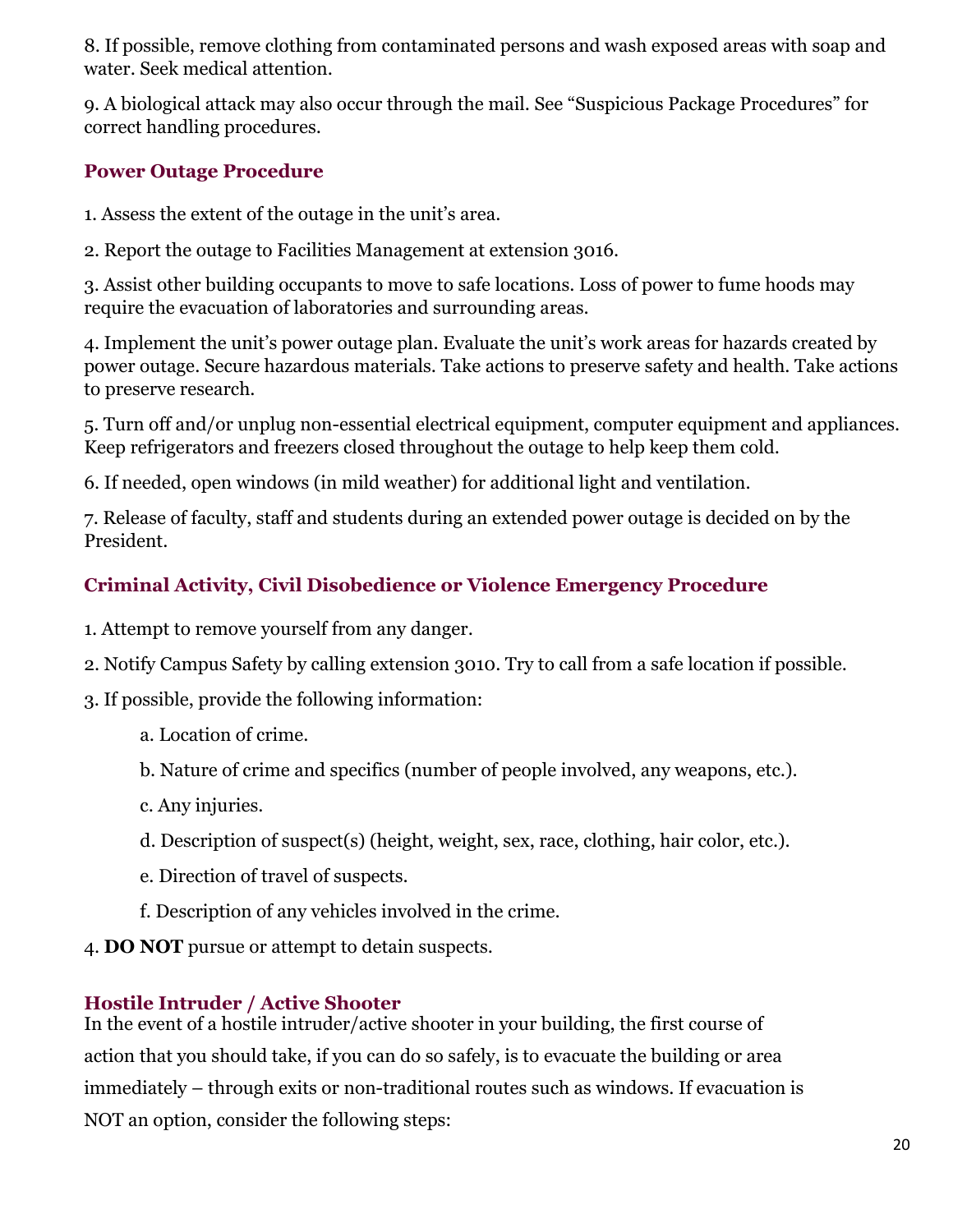- Locate an area you can lockdown from the inside This can be done by locking the door and/or barricading the entrance with various items
- Cover all windows so the intruder cannot see into the room from the hallway/entrance
- Look for an alternate way out when possible, such as a window or secondary door
- Turn lights off once the room is secure
- Make a plan and be prepared to use counter in case the intruder would gain entry into your room or space.

To learn more about hostile intruder preparedness, it is recommended that you View the video at. This will increase your situational awareness and knowledgebase on the subject. Protection and safety must be the priority in an Active Shooter event or Terrorist Attack.

# **Lockdown Procedure**

This is the highest state of readiness activated when violence is occurring or is imminent on campus, or any other situation deemed by Administration and/or Campus Safety to warrant a lockdown of the campus. A "Lockdown" is the temporary sheltering technique, e.g., 30 minutes to several hours, utilized to limit campus community exposure to known or reported armed or similarly dangerous individuals. When notified, members of the campus community will enter securable areas, lock all doors and windows, not allowing entry or exit by unauthorized person(s) until the lockdown mode is no longer in effect.

Activation of campus lockdown:

1. Campus Safety is responsible for declaring a lockdown. Faculty, staff and students **will be notified by campus e-mail, megaphones and campus television broadcast.** Campus Safety shall immediately notify 911.

2. Any student, staff or faculty who observes or suspects a dangerous situation shall immediately notify Campus Safety.

3. Conditions which may require a campus lockdown, may include but not be limited to:

- a. Individual has a gun/weapon on campus
- b. Individual with a gun/weapon is en route to campus.
- c. Shots heard on campus.
- d. A SWAT or SERT (Special Emergency Response Team) situation in the vicinity.
- e. The on-campus pursuit of a dangerous suspect by Campus Safety or area law enforcement.
- 4. Elements of a campus lockdown: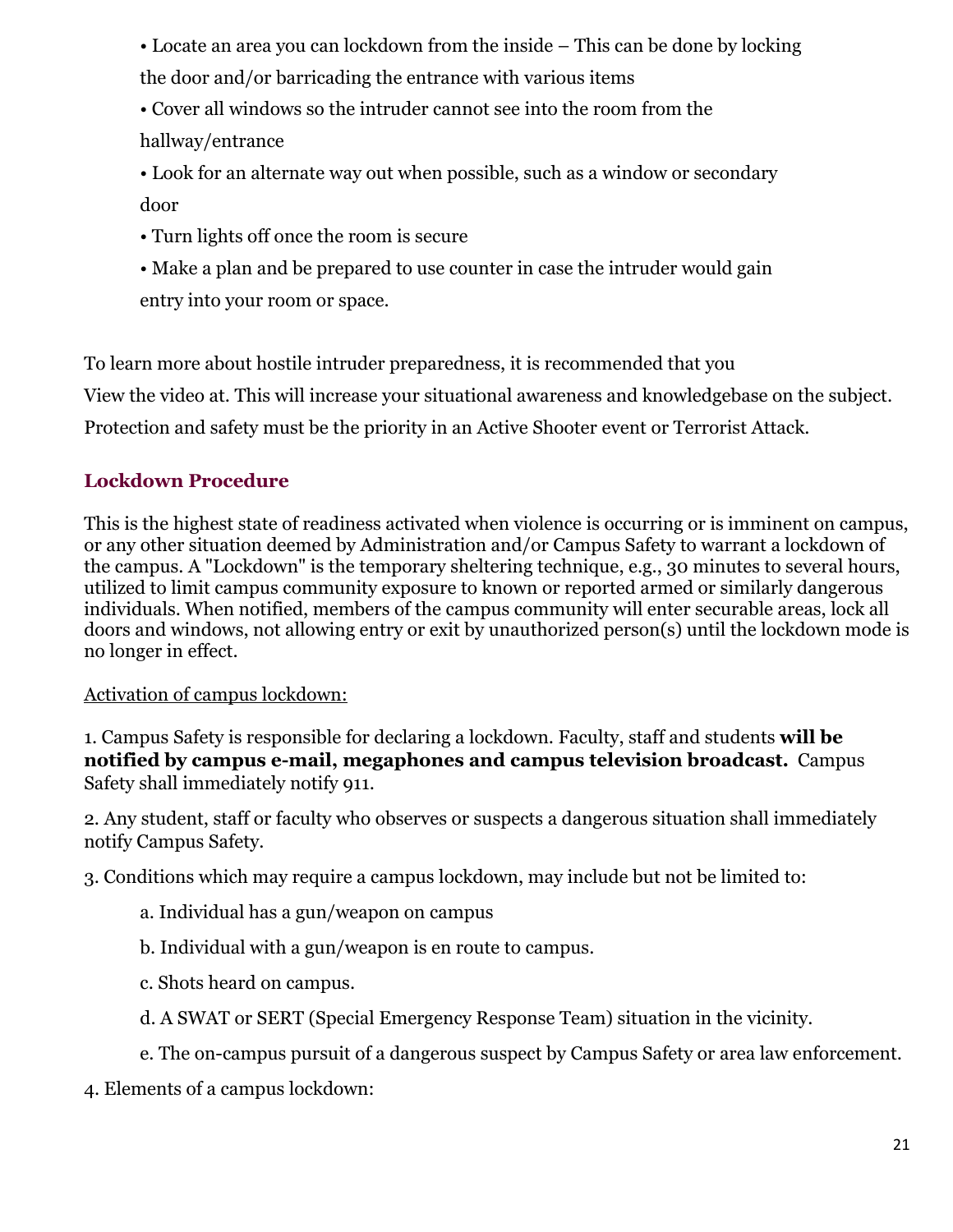a. All students, faculty and staff will move to a safe room, take cover and stay low.

b. Doors and windows should be locked and opened only to students, faculty and staff seeking safety, or Campus Safety and area EMS.

c. Students, faculty and staff will remain quiet and, if possible, shut off all non-emergency audio-visual equipment (i.e., I-pods, DVD players, etc.).

d. Students, faculty and staff outside or in hallways will move to the closest securable room/area.

e. Students, faculty and staff will remain in the lockdown mode until notified by Campus Safety.

# **Bomb Threat Procedure**

Remain calm and obtain as much information as possible from the caller. Try to write down the caller's exact words. Ask for and try to quickly obtain the following information:

- 1. When is the bomb going to explode?
- 2. Where is the bomb located right now?
- 3. What does the bomb look like?
- 4. What kind of bomb is it?
- 5. What will cause the bomb to explode?
- 6. Did you place the bomb?
- 7. Why?
- 8. What is your address?
- 9. What is your name?
- 10. Also record the following information:
	- a. Exact time the call is received
	- b. Information about caller including:
		- 1) Sex
		- 2) Age
		- 3) Education
		- 4) Accent
		- 5) Location of caller
		- 6) Background noise
		- 7) Speech impediments or traits
		- 8) Caller's attitude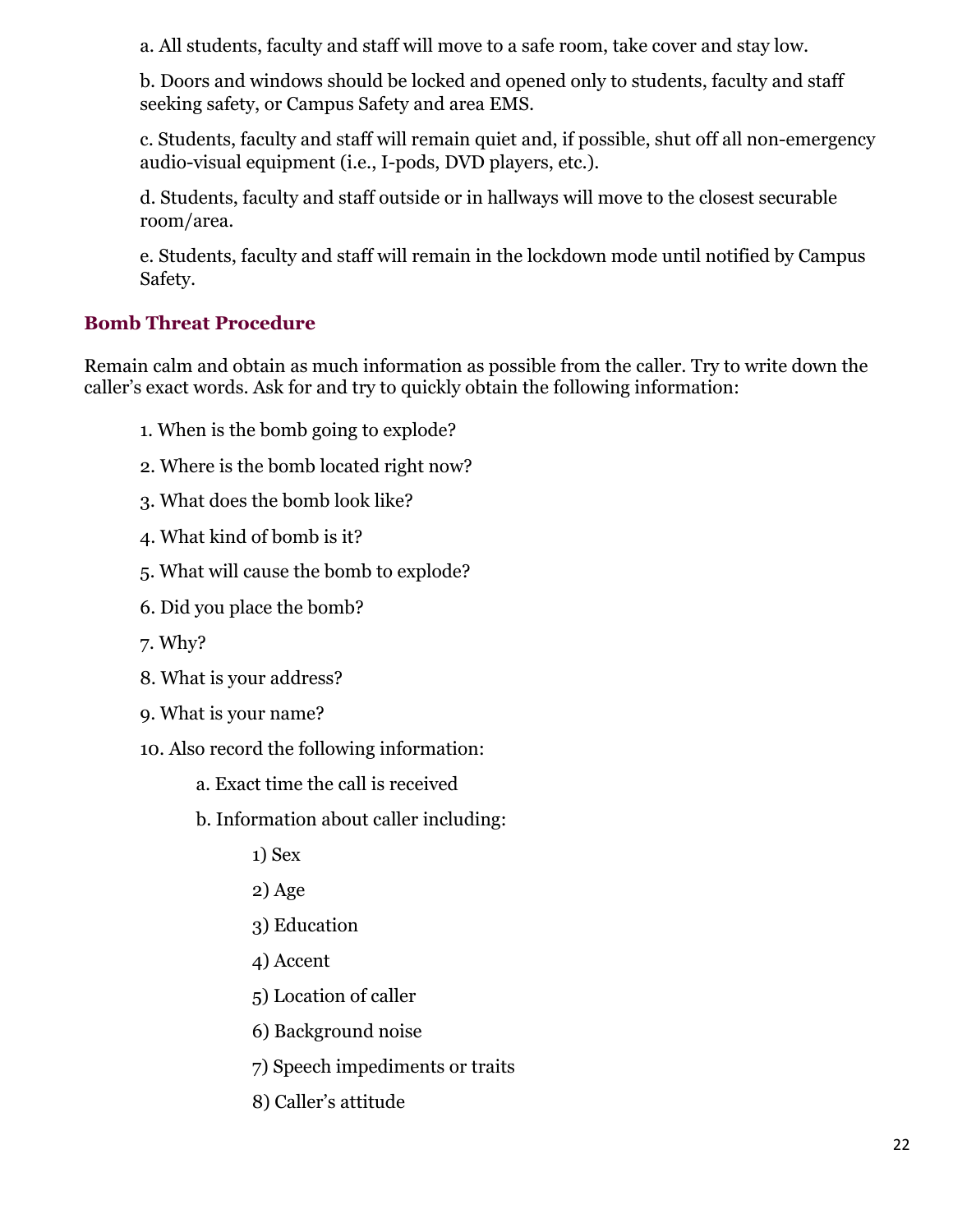If possible, have someone else contact Campus Safety while the caller is still on the phone; if not possible, **NOTIFY CAMPUS SAFETY IMMEDIATELY UPON THE CONCLUSION OF THE CALL AT extension 3010**. Always call from a safe location. Provide them with the context of the threat, telephone number on which it was received, your name, room number and telephone number where you can be reached. Take no other action unless directed to by Campus Safety.

## **Suspicious Package Procedure**

If a letter or package is received or observed that is unexpected, from an unknown sender or address, and/or appears to be suspicious, meaning it has some of the following characteristics:

- 1. Excessive postage.
- 2. Misspellings of common words.
- 3. Excessive weight.
- 4. Rigid envelope.
- 5. Foreign mail, air mail or special delivery.
- 6. Hand written or poorly typed address.
- 7. Restrictive markings such as confidential, personal, etc.
- 8. An excessive amount of securing material used, such as masking tape, string, etc.
- 9. Incorrect titles.
- 10. Oily stains, discoloration, powdery discharge, or odor.
- 11. Visual distractions or ticking sound.
- 12. Lopsided or uneven.
- 13. Titles but no names.
- 14. No return address.
- 15. Protruding wires or tinfoil.

#### Immediately:

- 1. Notify Campus Safety immediately by calling extension 3010. Always call from a safe location.
- 2. Move people away from the package.
- 3. **DO NOT** move or open the package.
- 4. **DO NOT** investigate too closely.
- 5. **DO NOT** cover, insulate or place the package into a cabinet or drawer.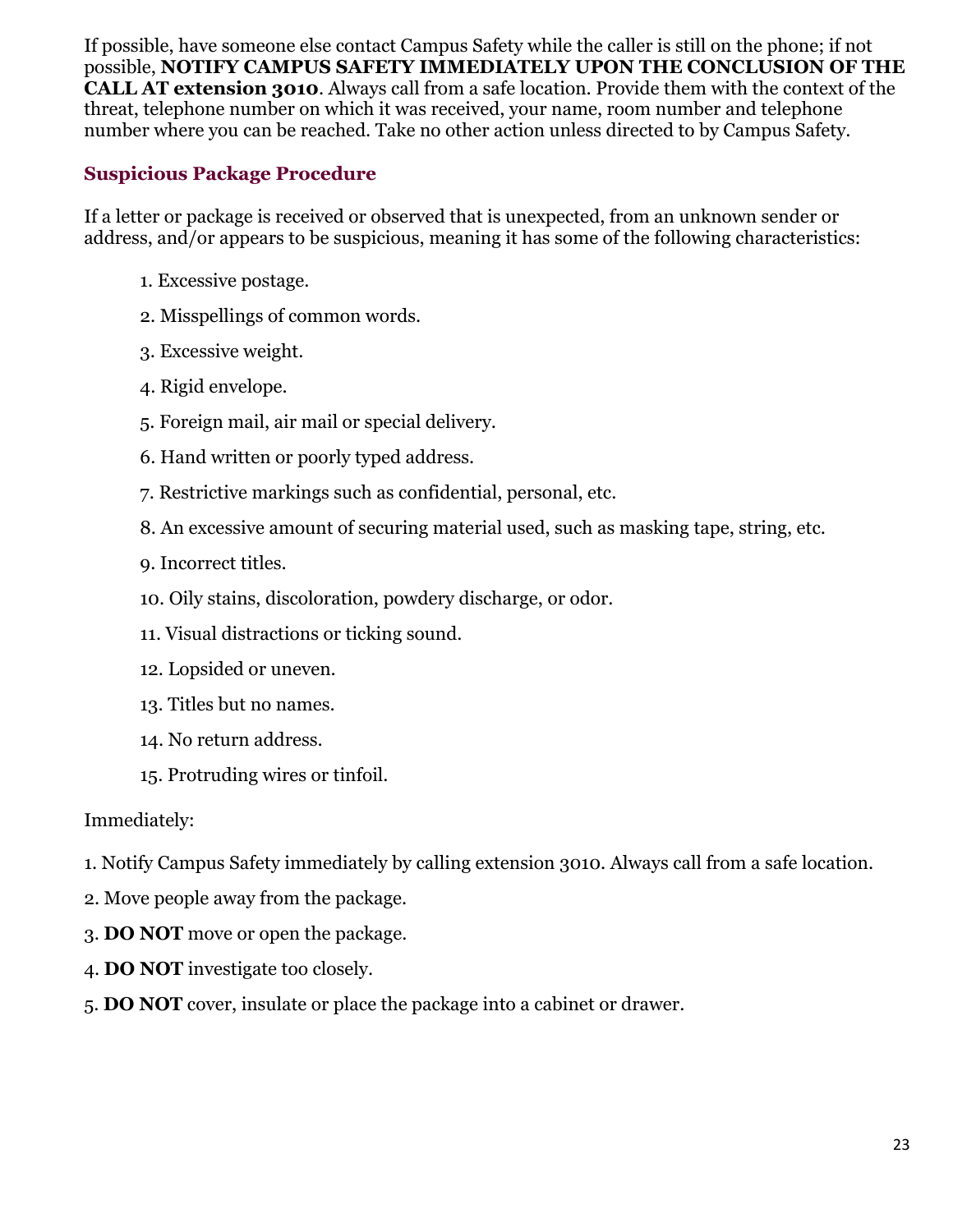# **Nuclear Blast or Radiation Threat Procedure**

A nuclear blast is an explosion with intense light and heat, a damaging pressure wave and widespread radioactive material that can contaminate the air, water and ground surfaces for miles around. A radiation threat or "dirty bomb" is the use of common explosives to spread radioactive materials over a targeted area. It is not a nuclear blast. The force of the explosion and radioactive contamination will be more localized. If there is a nuclear blast or radiation threat:

1. Limit the amount of radiation you are exposed to.

2. Take cover immediately, below ground if possible, though any shield or shelter will help protect you from the immediate effects of the blast and the pressure wave.

3. Quickly assess the situation.

4. Consider if you can get out of the area or if it would be better to "shelter-in-place."

# **Sheltering-in-Place Procedure**

Sheltering-in-Place is the use of any classroom, office or building for the purpose of providing temporary shelter. If you receive a shelter-in-place announcement: 1. Immediately move indoors. Go into an interior room with few windows, if possible; 2. Close all windows and doors to the shelter and seal as best you can using towels, clothes, or paper. Turn off fans, air conditioning and forced air heating systems; 3. If there appears to be air contamination within the shelter, place a paper mask, wet handkerchief or wet paper towel over the nose and mouth for temporary respiratory protection; and 4. Continue to follow the instructions given by the response authorities.

# **Plan Summary**

One measure of an organization's strength is its ability to respond well in an emergency. Since not every scenario can be predicted, an emergency response plan must be able to quickly adapt to events as they unfold. This plan designates areas of responsibility and defines for the University the administrative framework necessary to respond to emergency situations. The University response needs to be quick, professional, supportive, and meet the emerging demands of any emergency crisis situation.

Because this document provides broad guidelines rather than specific procedures, it is imperative that each unit create its own emergency response plans for situations that may develop under their purview and which incorporate these guidelines. While all units at the University should develop individual unit response plans, the following units **must** have plans in place to respond to emergency situations:

- 1. Information Technology
- 2. Student Affairs (Residence Life, Health Services)
- 3. Business Office
- 4. Campus Safety
- 5. Communications and Marketing
- 6. Department of Natural Sciences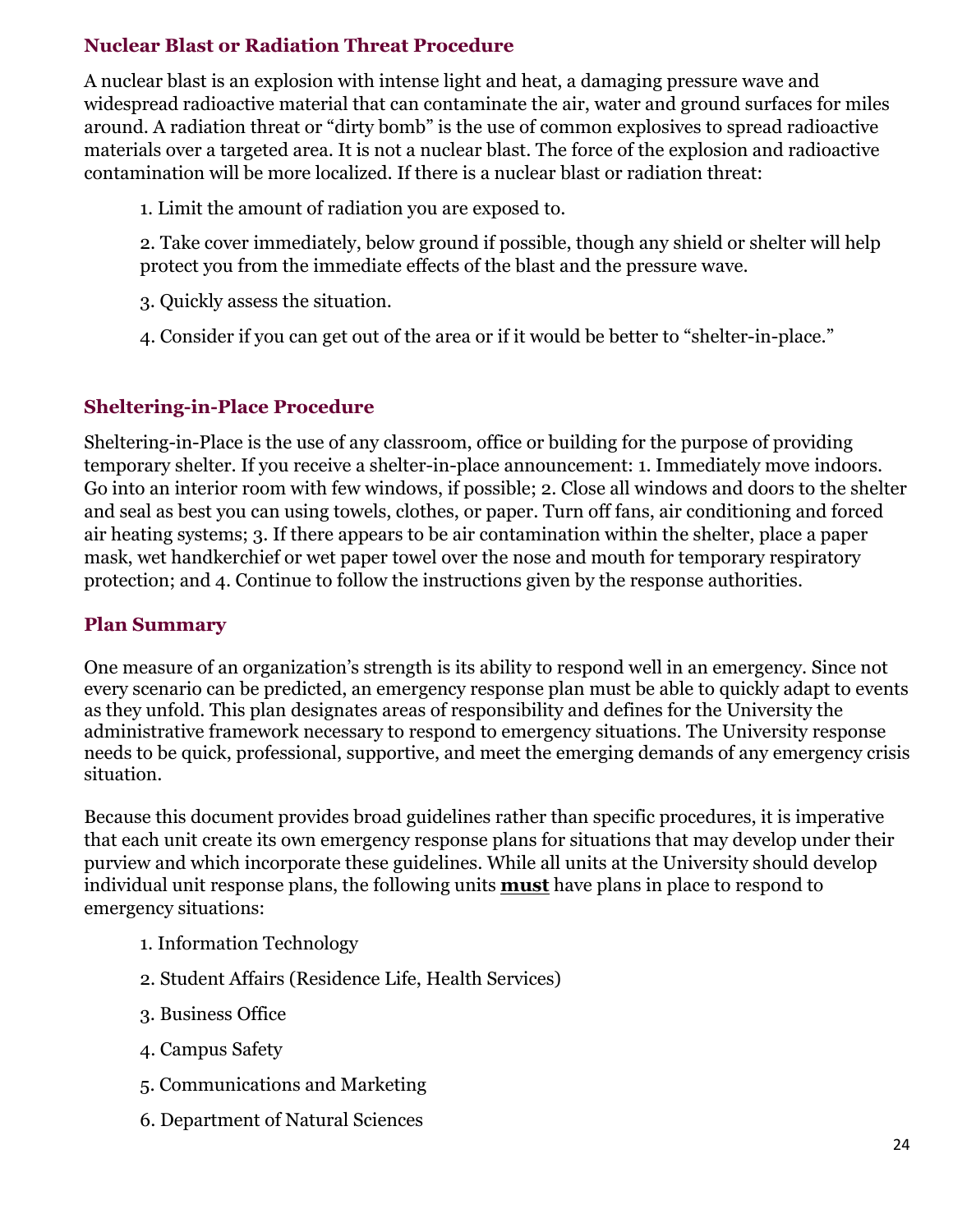#### 7. Food Services

Finally, for a plan to be effective, faculty, staff, and students must be familiar with its contents. Unit heads are responsible for ensuring that their employees know the specifics of their units plan and of the University's plan and the Dean of Student Affairs and the Student Affairs staff are responsible for ensuring that students know what to do in emergency situations.

## **Campus Emergency Phone Numbers**

| Fire/Medical                      |          | 9-911        |
|-----------------------------------|----------|--------------|
| <b>Campus Safety</b>              |          | 3010 or 3013 |
| (emergency cell phone)            | 567-2591 |              |
| <b>Health Services</b>            | 3039     |              |
| <b>Student Information</b>        |          | 3035         |
| Staff/Faculty Information         | 3015     |              |
| Communications and Marketing 3006 |          |              |

# **Links to Local, State and Federal Homeland Security Agencies and Organizations:**

City of Austin Office of Emergency Management [www.ci.austin.tx.us/oem/](http://www.ci.austin.tx.us/oem/) 

Texas Homeland Security [www.texashomelandsecurity.com/](http://www.texashomelandsecurity.com/)

Office of Homeland Security, White House: [www.whitehouse.gov/deptofhomeland/](http://www.whitehouse.gov/deptofhomeland/) or [www.ready.gov/](http://www.ready.gov/) 

American Red Cross [www.redcross.org/](http://www.redcross.org/) 

Centers for Disease Control and Prevention [www.cdc.org/](http://www.cdc.org/) 

Environmental Protection Agency [www.epa.gov/](http://www.epa.gov/) 

Federal Emergency Management Agency [www.fema.gov/](http://www.fema.gov/) 

Health and Human Svcs, Office of Emergency Prep www.ndms.dhhs.gov/

Federal Aviation Administration [www.faa.gov/](http://www.faa.gov/) 

Transportation Security Administration [www.tsa.gov/](http://www.tsa.gov/) 

# **Assisting Disabled Persons**

#### **Visually Impaired Persons**

Tell the person the nature of the emergency and offer your arm for guidance. This is the preferred method when acting as a "sighted guide" and leading a visually impaired person from the building.

As you walk, tell the person where you are and where obstacles are located. When you reach safety, orient the person to the location and ask if further assistance is needed.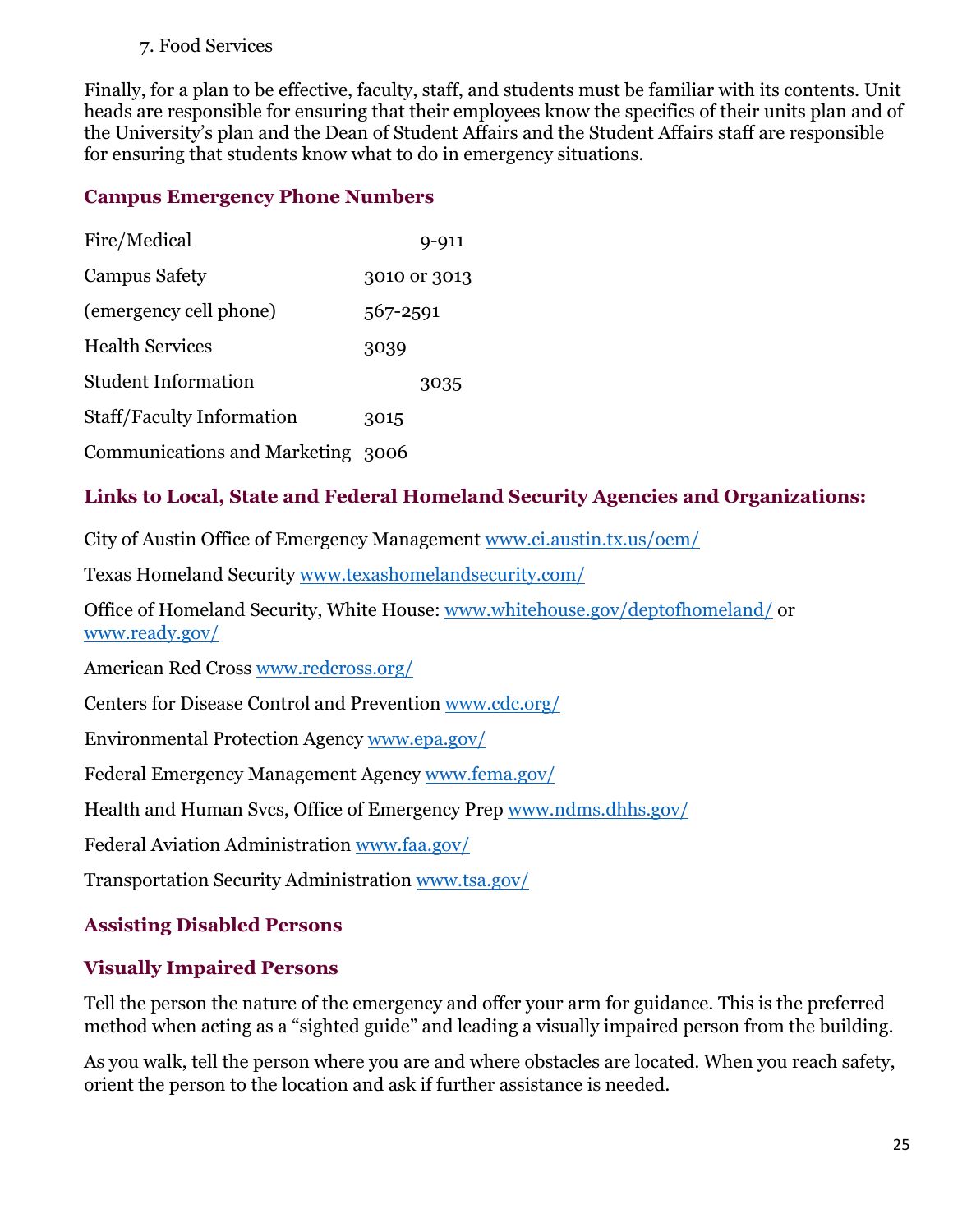# **Hearing Impaired Persons**

Campus buildings are equipped with audible fire alarms that should be activated during an emergency. However, persons with impaired hearing may not receive the audible signal. Use an alternative warning system. Several methods can be used, including writing a note to tell the person the situation, the nearest evacuation route, and where to meet outside (sample script: "FIRE! Go out the rear door on your right. NOW. Meet outside on the front lawn"). Or Turn the light switch on and off to gain their attention; then indicate through gestures or in writing what is happening and what to do. **Do not use this technique with the light switch if you smell natural gas or suspect an explosive condition in the area.** 

## **Persons Using Crutches, Canes, or Walkers**

In evacuations, these individuals should be treated as if they were injured. Carrying options include using a two-person, lock-arm position or having the individual sit on a sturdy chair (preferably with arms), which is then lifted and carried.

# **People Who Use Wheelchairs (Non-ambulatory)**

Most non-ambulatory persons will be able to exit safely without assistance if they are on the ground floor.

If you are assisting a non-ambulatory person, be aware that some people have minimal ability to move and lifting them may be dangerous to their well being. Some individuals have very little upper trunk and neck strength.

Frequently, non-ambulatory persons have respiratory complications. Remove them from smoke and vapors immediately. Some people who use wheelchairs may have electrical respirators. They should be given priority assistance, as their ability to breathe may be seriously in danger.

NOTE: Non-ambulatory persons' needs and preferences vary. Always consult with the person as to his/her preference regarding:

- Ways of being moved.
- The number of people necessary for assistance. If carrying a person more than three flights, a relay team will be needed.
- Whether to extend or move extremities when lifting because of pain, braces, etc.
- Whether a seat cushion or pad should be brought along.
- Being carried forward or backward on stairs.
- Aftercare, if removed from wheelchair.

Remember to check the intended route for obstructions before transporting the individual. Delegate others to bring the wheelchair. When the wheelchair is left behind, remove it from the stairwell and place it so it does not obstruct the egress of others. Reunite the person with his/her wheelchair as soon as it is safe to do so.

# **BOMB THREAT CHECKLIST**

Time Reported: \_\_\_\_\_\_\_\_\_\_\_\_\_\_\_\_ (am/pm) Date Reported: \_\_\_\_\_\_\_\_\_\_\_\_\_\_\_\_\_\_\_\_\_\_\_\_\_